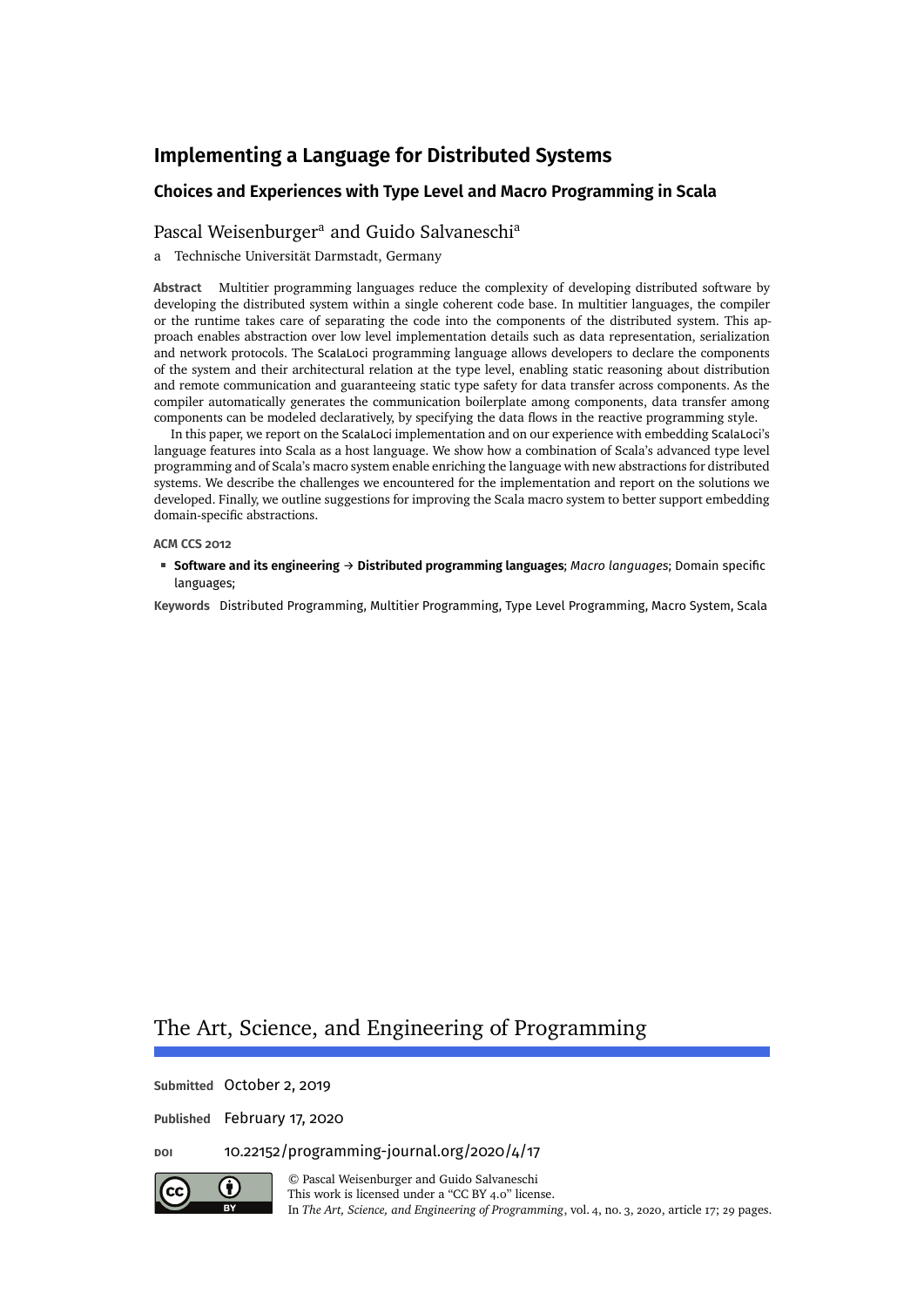# **1 Introduction**

Developing distributed systems adds significant complexity over programming local applications. Many issues that arise in the distributed setting are not specifically supported by existing programming languages, including, for example, consistency, availability through data replication, and fault tolerance. More generally, widely used languages provide poor abstractions for distribution, either (i) making distribution completely transparent (e.g., distributed shared memory [\[38\]](#page-25-0)), (ii) providing a high-level programming model only for a specific domain, such as big data or streaming systems [\[16,](#page-23-0) [62,](#page-27-0) [10\]](#page-23-1) or (iii) being general purpose but providing only low-level communication primitives, such as message passing in the actor model [\[1\]](#page-22-0). *Multitier* (sometimes called *tierless*) languages provide a holistic view on the distributed application, mixing functionalities belonging to different tiers (e.g., the client and the server) within the same compilation unit  $[I4, 53]$  $[I4, 53]$ . The ScalaLoci<sup>[1](#page-1-0)</sup> [\[60,](#page-27-1) [61\]](#page-27-2) multitier language supports (i) declaratively specifying the distributed components and their architectural relation and (ii) placing values on the specified components. Remote communication is statically checked for architectural conformance and type safety.

In this paper, we present the implementation of ScalaLoci. We provide insights into our approach of embedding ScalaLoci abstractions as a domain-specific language into Scala and describe our experiences with using Scala's type level programming features and Scala's macro system to perform extensive AST transformations. To the best of our knowledge, the ScalaLoci project accounts for the most extensive use of Scala macros to date (with 5.5 K lines of code for macro expansion, compared to  $\sim$  3.5 K for *Scala Spores* mobile closures [\[34\]](#page-24-0) and the *ScalaTest* [\[59\]](#page-27-3) testing framework, ∼ 2 K for *Scala Async* asynchronous programming abstractions [\[21\]](#page-24-1), ∼ 2 K for the *shapless* generic programming library [\[48\]](#page-26-1), and ∼ 1 K for the *circe* JSON library [\[6\]](#page-22-1)). Our work on ScalaLoci is also an experiment on Scala's expressiveness in terms of type level programming, macro programming and syntactic flexibility. In summary, this paper makes the following contributions:

- We provide an overview of the ScalaLoci design requirements and of the ScalaLoci implementation.
- We show how the ScalaLoci design is embedded into Scala and how ScalaLoci's domain-specific abstractions are translated into plain Scala with a combination of type level and macro programming.
- We present the design of our network communication runtime which hides the implementation details of different underlying network protocols and the semantics of accessing values of different types.

[Section 2](#page-2-0) lays out the design space and gives a high-level introduction to the ScalaLoci language. [Section 3](#page-6-0) provides an overview of the ScalaLoci implementation. [Section 4](#page-7-0) presents the type level encoding of the language constructs. [Section 5](#page-10-0) reports on our macro-based code splitting implementation. [Section 6](#page-17-0) describes the communication runtime. [Section 7](#page-20-0) discusses related work. [Section 8](#page-22-2) concludes.

<span id="page-1-0"></span><sup>1</sup> <http://scala-loci.github.io>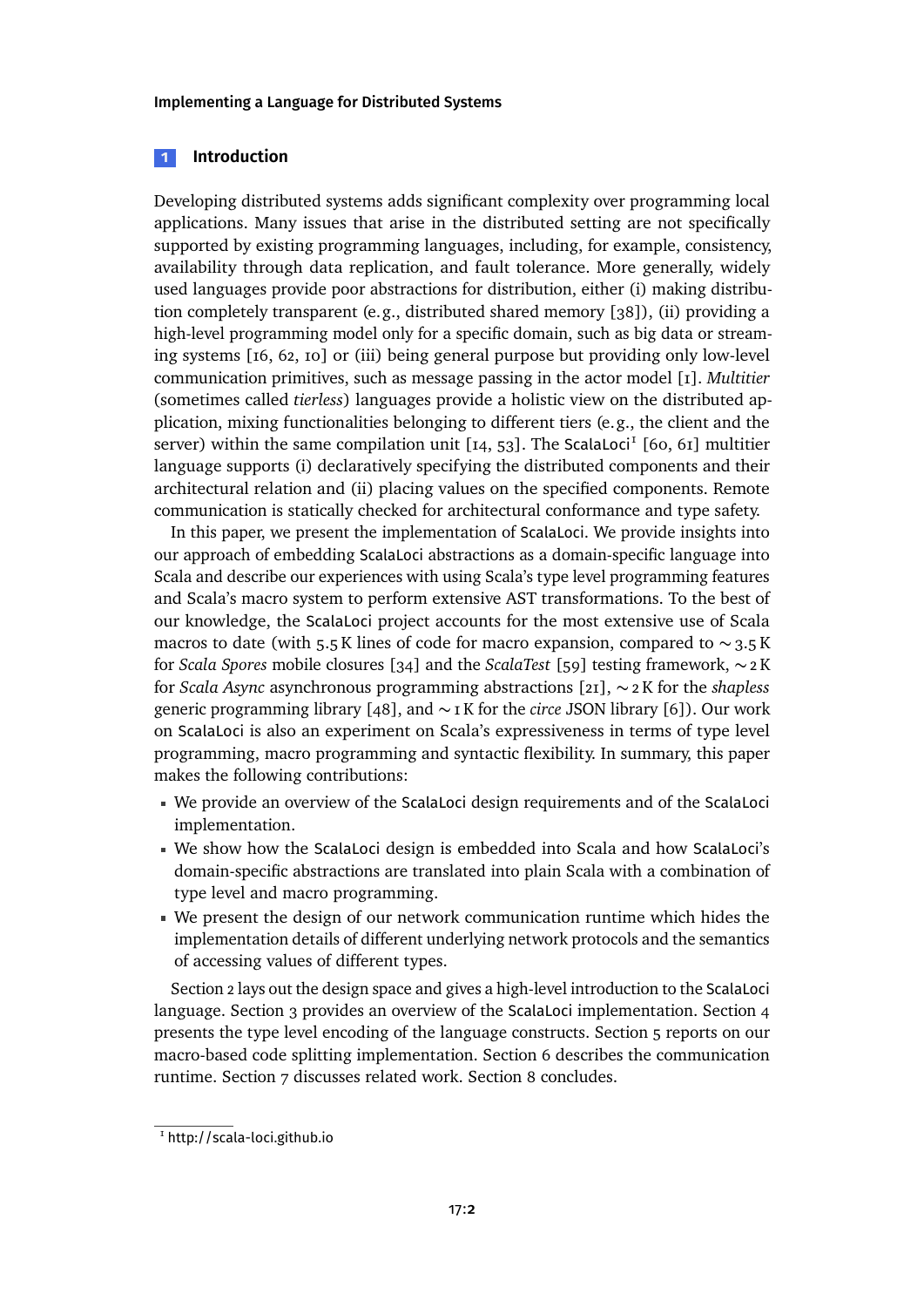# <span id="page-2-0"></span>**2 Design Approach of ScalaLoci**

The design of ScalaLoci unfolds around three major ideas. First, the distributed topology (i.e., separate locations that execute code) is explicit and specified by the programmer, who assigns code to each system component. Second, remote communication within the distributed system (i.e., with performance and failure characteristics different from local communication) is explicit and supports event-based interaction between components. Third, ScalaLoci abstractions are embedded as domain-specific features into an existing general purpose language. We lay out the design space for our language implementation and derive concrete design requirements.

**Explicit Specification of Distribution and Topology** Some languages for distributed systems abstract over the topology, i.e., code is agnostic to the system's components and their connections. Such approach is often chosen for highly specialized programming models, e.g., streaming systems [\[16,](#page-23-0) [62\]](#page-27-0), intentionally hiding distribution. On the other end lie approaches where developers specify the topology. Distribution unavoidably becomes apparent when implementing different components, e.g., in actor systems [\[1\]](#page-22-0). While actor systems encapsulate components into actors, topological information is not encoded at the language level but managed explicitly by the developer.

Clearly, a multitier programming model for developing generic distributed systems – similar to what the actor model offers – cannot abstract over distribution completely. To decide on the component that executes a specific part of the code, the compiler or the runtime may determine the location automatically by splitting code, i.e., the developer gives up control over where code is executed. Alternatively, developers can annotate parts of the code with the location where it should be executed.

We decided for an annotation-based approach that gives the developer full control over the distribution, making locations explicit in the language. We think that it is essential for the developer to restrict the locations where code is executed for comprehending the system's behavior, e.g., regarding performance or privacy. Mixing automatic and explicit placement of values remains to be explored further.

Encoding the topology statically allows for providing static guarantees, such as that remote communication adheres to the topology and is statically type-checked. Thus, we (i) make location annotations part of a value's type and (ii) encode the topology specification at the type level, which allows the compiler to check correctness of remote accesses and ensures type safety across distributed components.

**Explicit Remote Access and Event-based Communication** Communication in distributed systems often follows a message passing approach (such as in actor systems). Message passing mechanisms, however, are quite low level with explicit send and receive operations [\[20\]](#page-23-3), which disrupt control flow between a sending and a receiving side. Further, message loops often need to pattern-match on received messages since messages are essentially untyped. Instead, we favor strongly typed communication mechanisms.

Message passing semantics is close to sending packets over the network whereas communication mechanisms like remote procedure calls are closer to abstractions commonly found in high-level languages. For remote procedures, however, it is impor-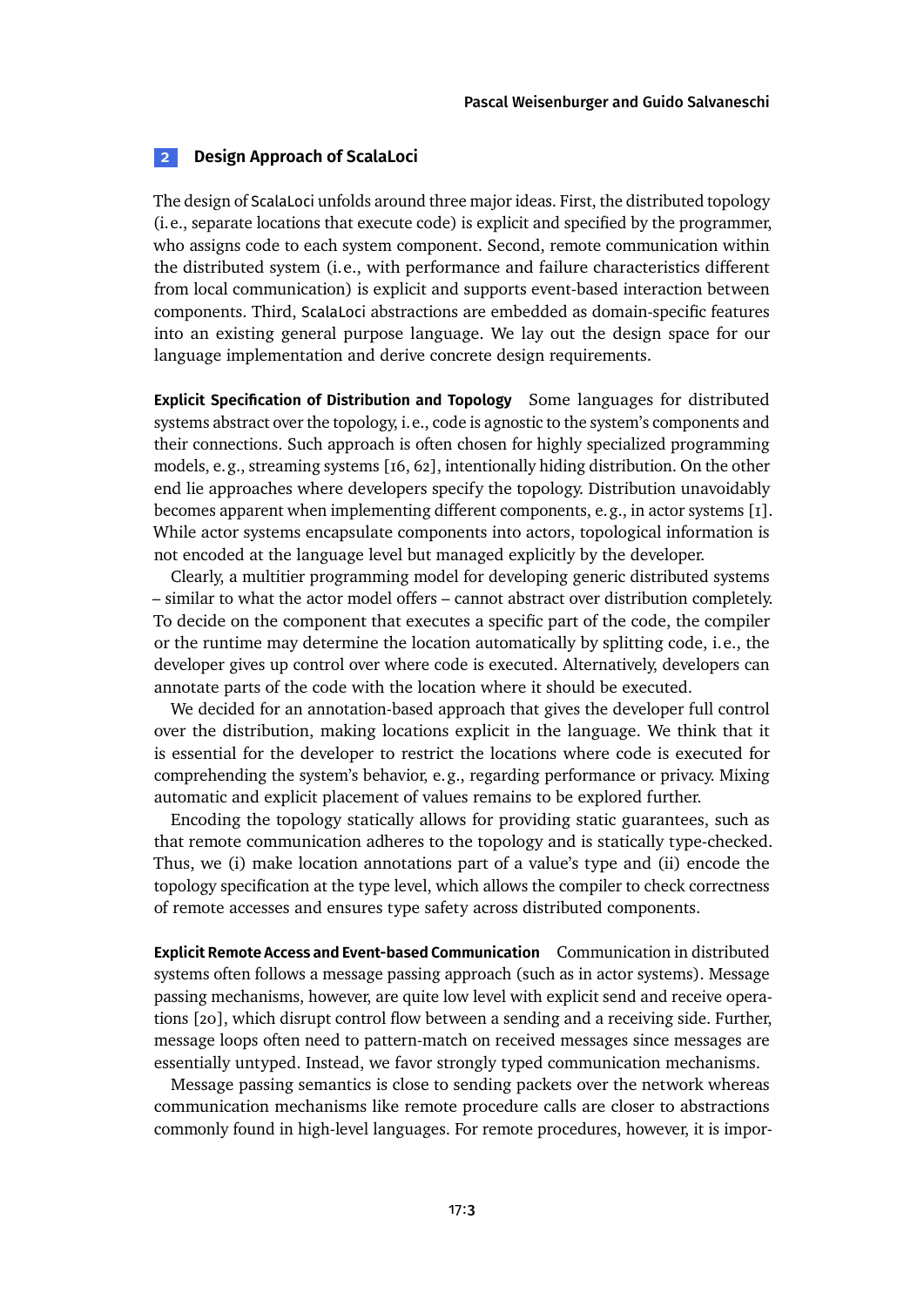tant to consider the inherent differences between remote calls and local calls [\[26\]](#page-24-2). In contrast to local calls, remote calls need to account for network latency and potential communication failures. For this reason, in our design, remote calls return a value that represents an asynchronous computation which may potentially fail (e.g., a future).

Further, distributed applications are often event-based [\[11,](#page-23-4) [31\]](#page-24-3). For example, web clients send events to the server to trigger computations or cause a change to persistent storage. Servers send events to reflect such changes on the clients. Hence, we support specifying data flow in a declarative way using reactive programming features [\[51,](#page-26-2) [49\]](#page-26-3).

**Embedding** There is a trade-off between designing a new language from scratch, which provides the greatest amount of flexibility, and embedding new abstractions into an existing language, which restricts the design space since the host language dictates the underlying feature set and available syntax. On the other hand, embeddings enable leveraging existing libraries and tooling.

We decided to embed our abstractions into Scala for its powerful type system, which can encode the topology specification and the placement of values. Our approach retains compatibility with plain Scala and preserves access to the Scala (and Scala.js) ecosystem. We exclusively use syntactically valid and type-correct Scala, allowing for expressing the placement of values in their types. The special semantics of placed values is implemented by a compile-time transformation based on macro expansion.

### **2.1 Design Requirements**

From the design considerations above, we derive the following principles to guide our language implementation:

- **#1 Support different architectural models** Distributed systems exhibit different architectures. Besides common schemes like client–server or a peer-to-peer, developers should be able to freely define the distributed architecture declaratively [\(section 4\)](#page-7-0).
- **#2 Make remote communication direct and explicit** The programmer should be able to execute a remote access by directly accessing values placed on a remote peer. Although remote communication boilerplate code should be reduced to a minimum, remote access should still be syntactically noticeable since it entails potentially costly network communication [\(section 4.1\)](#page-7-1).
- **#3 Provide static guarantees** The language should provide static guarantees whenever possible to catch errors preferably already at compile-time. In particular, access to remote values should be statically checked to conform to the specified distributed architecture and to provide type safety across distributed components [\(section 4.2\)](#page-8-0).
- **#4 Support declarative cross-host data flows** The language should support abstractions for reactive programming for specifying data flows across hosts since distributed applications are often reactive in nature [\(section 6\)](#page-17-0).
- **#5 Make abstractions for distribution integrate with existing code** The new language abstractions for distributed programming should be orthogonal to present language abstractions and integrate properly with existing code. Embedding our abstractions into a host language fosters reusability of existing code [\(section 5\)](#page-10-0).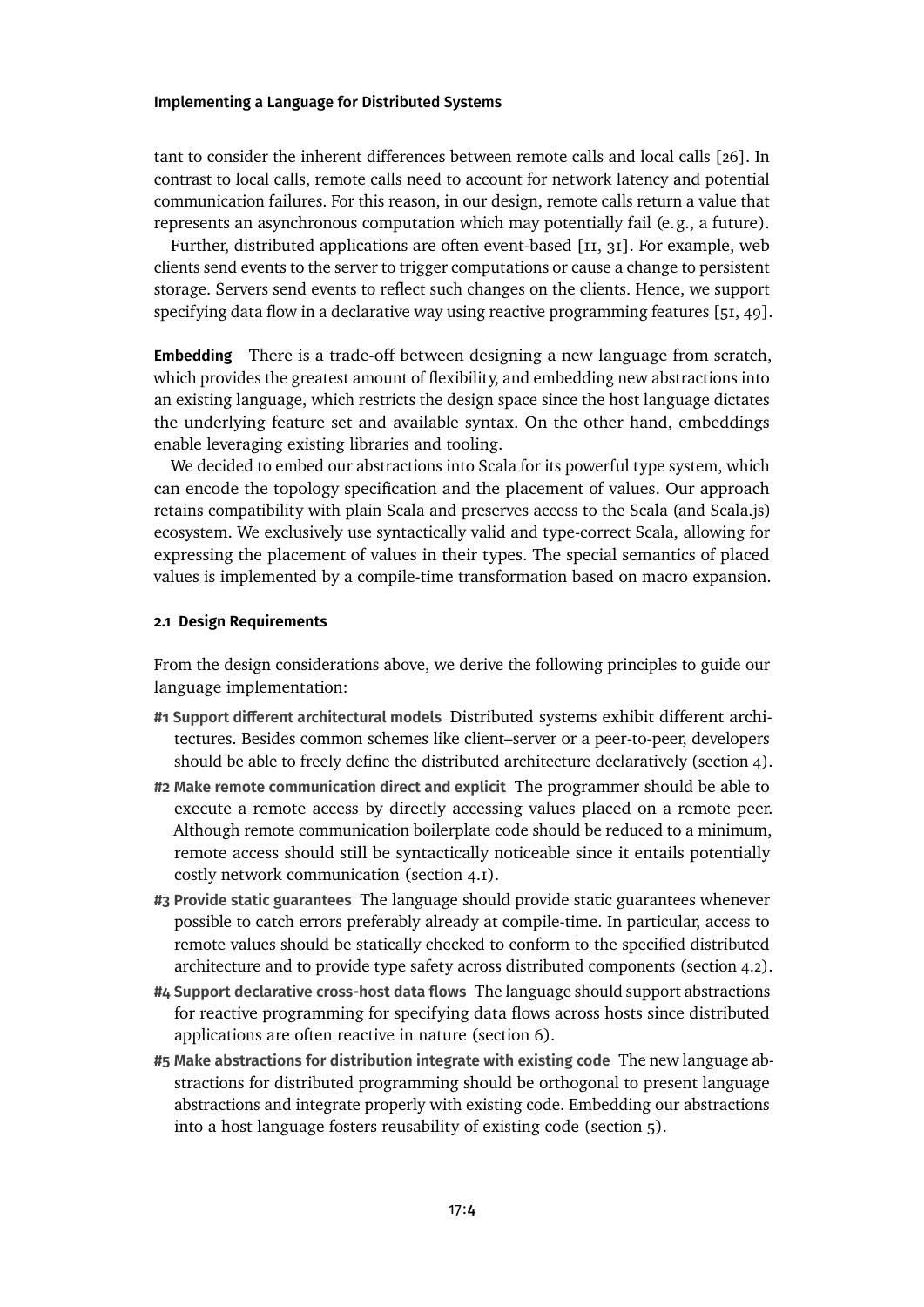#### <span id="page-4-0"></span>**2.2 ScalaLoci in Nuce**

The ScalaLoci multitier language supports generic distributed architectures. Developers can freely define the different components, called *peers*, of the distributed system and their architectural relation. The application-level network topology in ScalaLoci is encoded at the type level. Peers are defined in Scala as abstract type members:

1 **@peer type** Registry

```
2 @peer type Node
```
In Scala, traits, classes and objects can define type members, which are either abstract (e.g., type T) or define concrete type aliases (e.g., type  $T = Int$ ). Abstract types can define lower and upper type bounds (e.g., type T >: LowerBound <: UpperBound), which refine the type while keeping it abstract. We use peer types only as *phantom types* [\[12\]](#page-23-5) to keep track of placement at the type level. Hence, they are never instantiated and, thus, are defined abstract. We use Scala annotations (i.e., @peer) to distinguish peer types from other type member definitions.

We further use peer types to express the architectural relation between the different peers by specifying *ties* between peers. Ties statically approximate the run time connections between peers. For example, a tie from a Registry peer to a Node peer defines that, at run time, Registry instances can connect to Node instances. To give remote accesses useful static types, ties differentiate between different multiplicities. A *single* tie expresses the expectation that a single remote instance is always accessible. When accessing a remote value over single tie, the single value is transmitted to the local instance. An *optional* tie allows at most one remote instance to be connected and remote access locally creates a value of an option type. A *multiple* tie allows an arbitrary number of connected remote instances and remote access locally creates a sequence containing the remote values for all connected instances.

Remote access is statically checked against the architectural scheme specified through ties. Hence, ties are also encoded at the type level such that that compiler can check that the code conforms to the specified architecture. Ties are defined by specifying a type refinement for peer types that declares a Tie type member:

The type refinement { type Tie <: Multiple[Node] } specified as upper bound for Registry states that Registry is a subtype of a type that structurally contains the definition of the Tie type member type Tie <: Multiple[Node]. The tie specification above defines (i) a multiple tie from the Registry to the Node peer, i.e., the registry can connect to multiple nodes, and (ii) a single tie from the Node to the Registry peer as well as a multiple tie from the Node to the Node peer, i.e., a node always connects to a single registry and can connect to multiple other nodes.

Having defined the components and their architectural relation using peer types, developers can place values on the different peers through *placement types* [\[60\]](#page-27-1). The

<sup>1</sup> **@peer type** Registry <: { **type Tie** <: **Multiple**[Node] }

<sup>2</sup> **@peer type** Node <: { **type Tie** <: **Single**[Registry] **with Multiple**[Node] }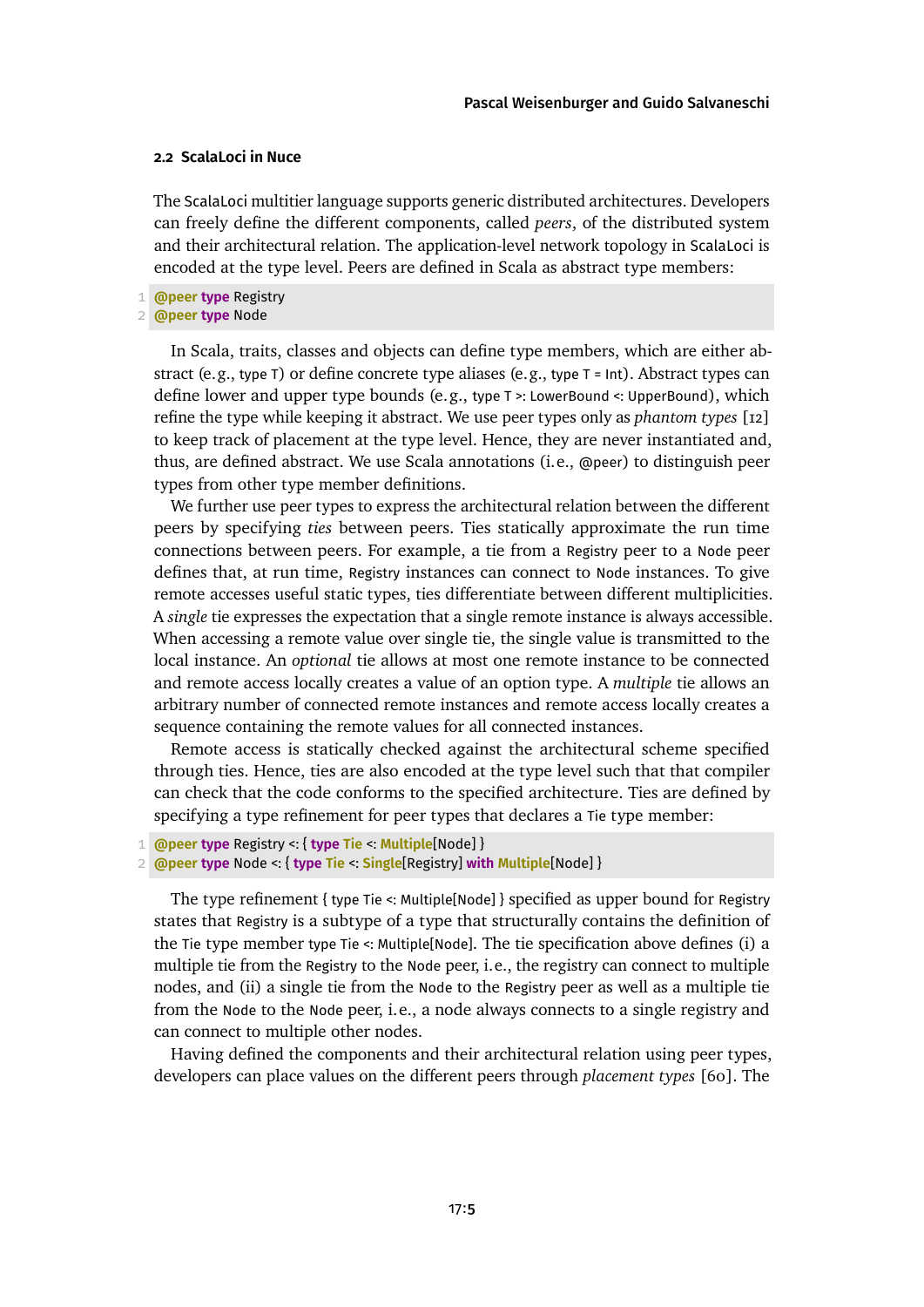placement type  $\tau$  on  $P^2$  represents a value of type  $\tau$  on a peer [P](#page-5-0). Placed values are initialized by placed { e } expressions. The snippet places an integer on the registry:

```
1 val i: Int on Registry = placed { 42 }
```
Accessing remote values requires the asLocal marker, creating a local representation of the remote value by transmitting it over the network:

```
1 val j: Future[Int] on Node = placed { i.asLocal }
```
Calling i.asLocal returns a future of type Future[Int], accounting for network delay and potential communication failure. Futures – which are part of Scala's standard library – represent values that will become available in the future or produce an error.

ScalaLoci multitier code resides in *multitier modules*, i.e., in classes, traits or objects that carry the @multitier annotation. Multitier modules can be combined using Scala's mixin composition on traits or by referencing instances of multitier modules [\[61\]](#page-27-2). Considering the following architecture specification for a module which provides a peer that monitors other peers (e.g., using a heartbeat mechanism):

```
1 @multitier trait Monitoring {
2 @peer type Monitor <: { type Tie <: Multiple[Monitored] }
3 @peer type Monitored <: { type Tie <: Single[Monitor] }
4 // ...
5 }
```
The following module reuses the monitoring functionality by defining an object extending the Monitoring trait to instantiate the Monitoring module [\(line 2\)](#page-5-1):

```
1 @multitier trait P2P {
2 @multitier object mon extends Monitoring
3
4 @peer type Registry <: mon.Monitor {
5 type Tie <: Multiple[mon.Monitored] with Multiple[Node] }
6 @peer type Node <: mon.Monitored {
7 type Tie <: Single[mon.Monitor] with Single[Registry] with Multiple[Node] }
8 // ...
9 }
```
The P2P module defines the Registry peer to be a special Monitor peer (line  $\phi$ ) and the Node peer to be a special Monitored peer [\(line 6\)](#page-5-3) by declaring a subtype relation (e.g., Registry <: mon.Monitor) to map the architecture of the Monitoring module to the architecture of the P2P module, reusing the monitoring functionality. Refining the upper bound of a peer type enables specializing a peer as (a subtype of) another peer, enabling peer composition by combining super peers into a sub-peer. By defining that a Registry peer *is a* Monitor peer, all values placed on Monitor are also available on Registry. We use the path-dependent type mon.Monitor to refer to the Monitor peer of the multitier module instance mon. Scala types can be dependent on an path (of objects). Hence, we can distinguish between the peer types of different multitier module instances, i.e., the type members defined in different Scala objects.

<span id="page-5-0"></span> $2$  T on P is infix notation for the parameterized type on[T, P].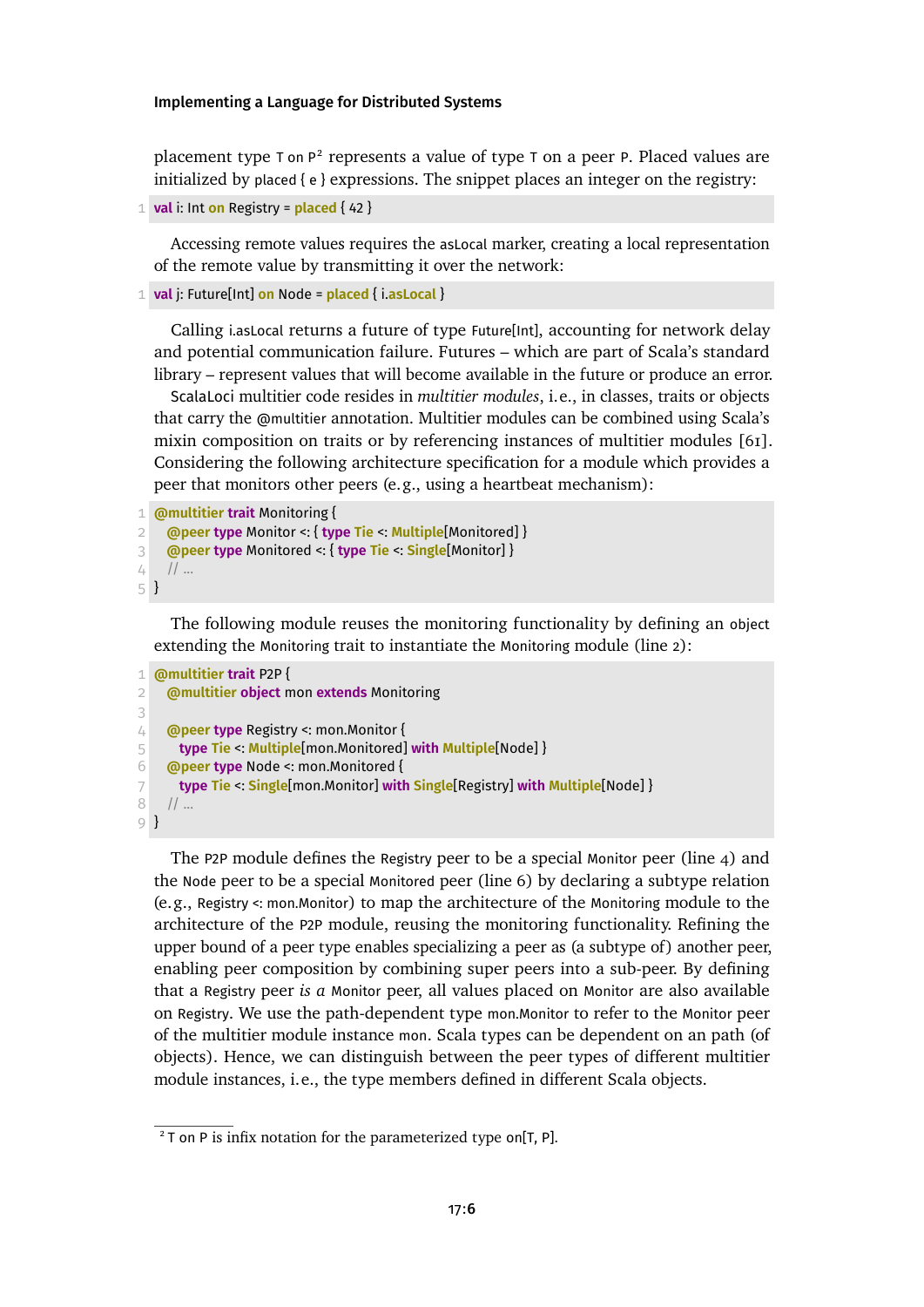### [Pascal Weisenburger](#page-28-0) and [Guido Salvaneschi](#page-28-1)

<span id="page-6-1"></span>

**Figure 1** Implementation Overview

# <span id="page-6-0"></span>**3 Overview of the ScalaLoci Architecture**

[Figure 1](#page-6-1) provides an overview of the ScalaLoci implementation, which is organized into two projects. The *communication* project [\(section 6\)](#page-17-0) handles network communication for the generated peer-specific code of the multitier program. The project is divided into three packages that provide interfaces for type-safe remote communication over different network protocols. The remote communication mechanisms are not hardwired into our implementation and can be extended by implementing the interfaces for (i) message passing over different underlying network protocols (*communicators*), (ii) different data serialization schemes (*serializers*) and (iii) different transmission semantics (*transmitters*), e.g., pull-based remote procedure calls and push-based event streams. We implemented support for different network protocols (e.g., TCP and WebSocket), serializers (e.g., using μPickle [\[27\]](#page-24-4) or circe [\[5\]](#page-22-3) for serialization to JSON) and reactive systems (e.g., REScala [\[50\]](#page-26-4) and Rx [\[32\]](#page-24-5)). Developers can plug in such implementations as needed for configuring remote communication.

The *language* project provides the runtime package implementing the peer instance life cycle of starting and stopping peers and dispatching remote accesses using the communication backend. The language package contains the encoding of our domain-specific abstractions into Scala and the Scala type system [\(section 4\)](#page-7-0). The language.impl package implements the macro-based code generation [\(section 5\)](#page-10-0).

## <span id="page-6-2"></span>**3.1 Cross-Platform Compilation**

We support both the standard Scala compiler emitting Java bytecode and the compilation to JavaScript using the Scala.js compiler. Since there exist libraries which are available only for the JVM or only for JS, multitier modules can mix JVM-only and JS-only libraries if some peers are supposed to run on the JVM and some on a JS virtual machine. Our approach requires a multitier module to be compiled once for every platform, on which one of its peers runs. While the implementation of some libraries may not be available to all platforms, the typing information of their definitions is, i.e., the JS compiler can type-check code even if it refers to JVM-only libraries and vice versa. After type-checking and splitting the code, Scala.js' dead code elimination removes all references to JVM libraries, which are not invoked from JavaScript.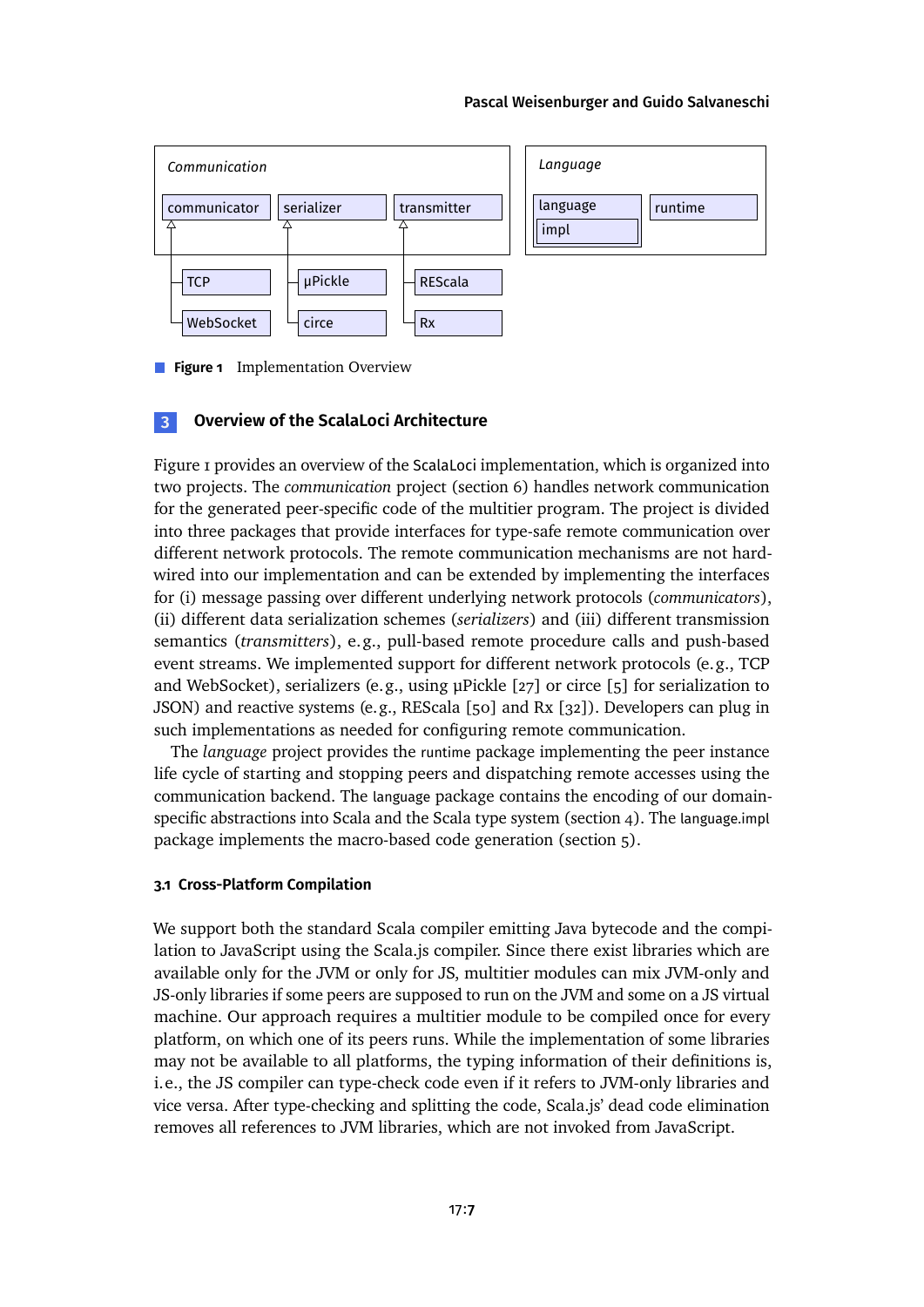# <span id="page-7-0"></span>**4 Type Level Encoding**

ScalaLoci features the specification of the distributed architecture at the type level by defining (i) the different components as peers and (ii) the topology in which peers are arranged as ties (cf. design principle  $#I$ ). The encoding solely relies on a combination of standard Scala features (Scala annotations, abstract type members and type refinements). For a peer definition @peer type Registry <: { type Tie <: Multiple[Node] }, we use valid Scala code instead of deviating more radically from the Scala syntax to provide a more uncluttered definition (e.g., peer Registry ties Multiple[Node]). Using standard Scala allows developers to define peers in a syntax with which they are familiar, keeping the appearance of the host language for the domain-specific aspects. Values can be placed on the components defined in the architecture specification and remote access to such values is statically checked by the compiler.

### <span id="page-7-1"></span>**4.1 Lexical Context**

The example in [section 2.2](#page-4-0) defines an integer value on the registry and a remote access to the value on the node using asLocal. Requiring the asLocal syntactic marker makes remote access explicit (cf. design principle #2):

```
1 val i: Int on Registry = placed { 42 }
```
2 **val** j: Future[Int] **on** Node = **placed** { i.**asLocal** }

Calling i.asLocal returns a future of type Future[Int]. We know from the tie specification that there is a single tie from Node to Registry. Thus, asLocal returns a single future. For an optional tie, the asLocal call would return an optional future of type Option[Future[Int]]. For a multiple tie, asLocal would return a sequence of futures.

The example demonstrates the interplay of placement types, peer types and ties when type-checking code (cf. design principle  $\#$ 3). Since the remote access i.asLocal happens on the Node peer, the value i is placed on the Registry peer and Node defines a single tie to Registry, the type system can infer the type of i.asLocal to be Future[Int].

When type-checking the asLocal call, it is necessary to determine on which peer the call is invoked. For instance, the exact same invocation on the registry peer does not type-check since there is no tie from the Registry to the Registry:

1 **val** j: Future[Int] **on** Registry = **placed** { i.**asLocal** } // ✗ compilation error

Thus, typing remote accesses depends on their lexical context. Context information in Scala can be propagated implicitly using implicit values as arguments. The placed expression desugars to a function that takes an implicit argument for the peer context:

1 **val** j: Future[Int] **on** Node = **placed** { **implicit** ctx: Placement.Context[Node] => i.**asLocal** }

When type-checking the i.asLocal expression, the compiler resolves a value of type Placement.Context from the implicit scope, thereby inferring its type parameter which statically captures the peer context. Using implicit functions to propagate context is a common pattern in Scala. Language support for contextual abstractions [\[39\]](#page-25-1) will be part of Scala 3, allowing for syntactically more lightweight context propagation by omitting the definition of the implicit argument (i.e., implicit ctx: Placement.Context[Node]).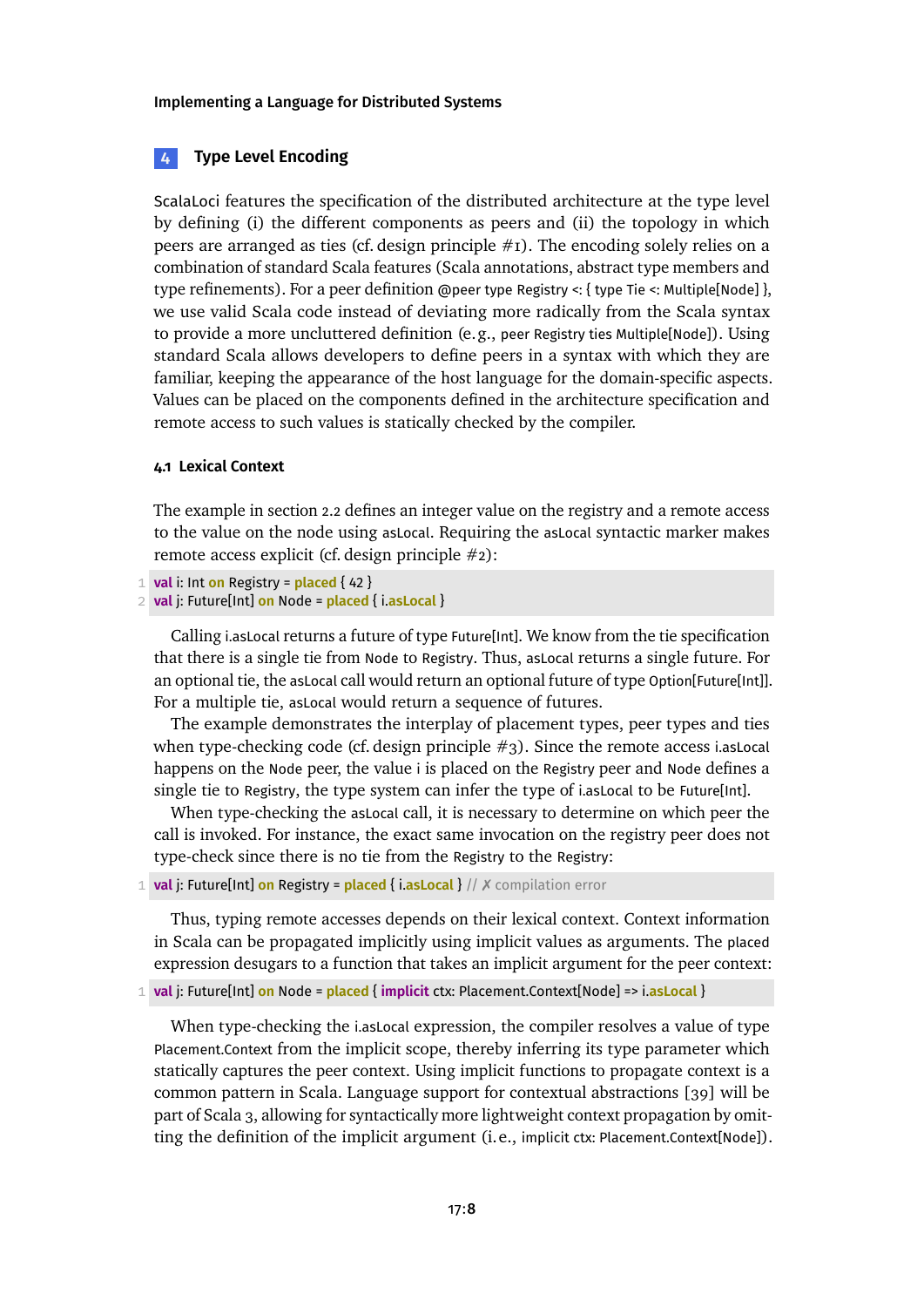Building on Scala 2, which does not support such abstractions yet, we use Scala's macro system to synthesize implicit arguments before type-checking [\(section 5.4\)](#page-15-0).

# <span id="page-8-0"></span>**4.2 Distributed Architecture**

Type-checking remote accesses heavily relies on Scala's type level programming features involving implicit resolution. The interface for accessing a remote value can be freely defined using an *implicit class*, a mechanism to define extension methods for an already defined type. The following code shows the declaration of the asLocal method used in the previous examples for placed values of type V on R accessed from a local peer L resulting in a local value T for single ties:

```
1 implicit class BasicSingleAccessor[V, R, T, L](value: V on R)(
2 implicit ev: Transmission[V, R, T, L, Single]) {
3 def asLocal: T = // ...
4 }
```
The implementation requires an implicit value of type Transmission [\(line 2\)](#page-8-1). The implicit Transmission value again requires implicit resolution for several values to resolve (i) the current peer context as parameter L, (ii) the tie multiplicity from L to R and (iii) the type of the local representation of V as parameter T.

The resolution for the current peer context L requires an implicit argument of type Placement.Context[L] (section  $4.1$ ). After resolving the current peer context L – and knowing the peer R on which the accessed value is placed by its type V on  $R -$  the tie from L to R can be resolved using the following scheme:

```
1 sealed trait Tie[L, R, M]
 \overline{2}3 sealed trait TieMultiple { /* ... */ }
 \angle5 sealed trait TieOptional extends TieMultiple { /* ... */ }
 6
 7 sealed trait TieSingle extends TieOptional {
 8 implicit def single[L, R](
 9 implicit ev: L <:< Any { type Tie <: Single[R] }): Tie[L, R, Tie.Single]
10 }
11
12 object Tie extends TieSingle {
13 type Single
14 type Optional
15 type Multiple
16 }
```
The single method [\(line 8\)](#page-8-2) resolves a Tie[L, R, Tie.Single] specifying a single tie from L to R. The method implicitly requires a *generalized type constraint* <:< [\(line 9\)](#page-8-3) which the compiler resolves if L is a subtype of Any { type Tie <: Single[R] }, i.e., if the current peer has a Tie that is a subtype of Single[R]. The resolution for optional and multiple ties is defined analogously (lines  $3$  and  $5$ ) – left out for brevity. Letting TieSingle inherit from TieOptional and TieOptional from TieMultiple prioritizes the resolution of single ties over optional ties over multiple ties. If no tie can be resolved, peer L is not tied to peer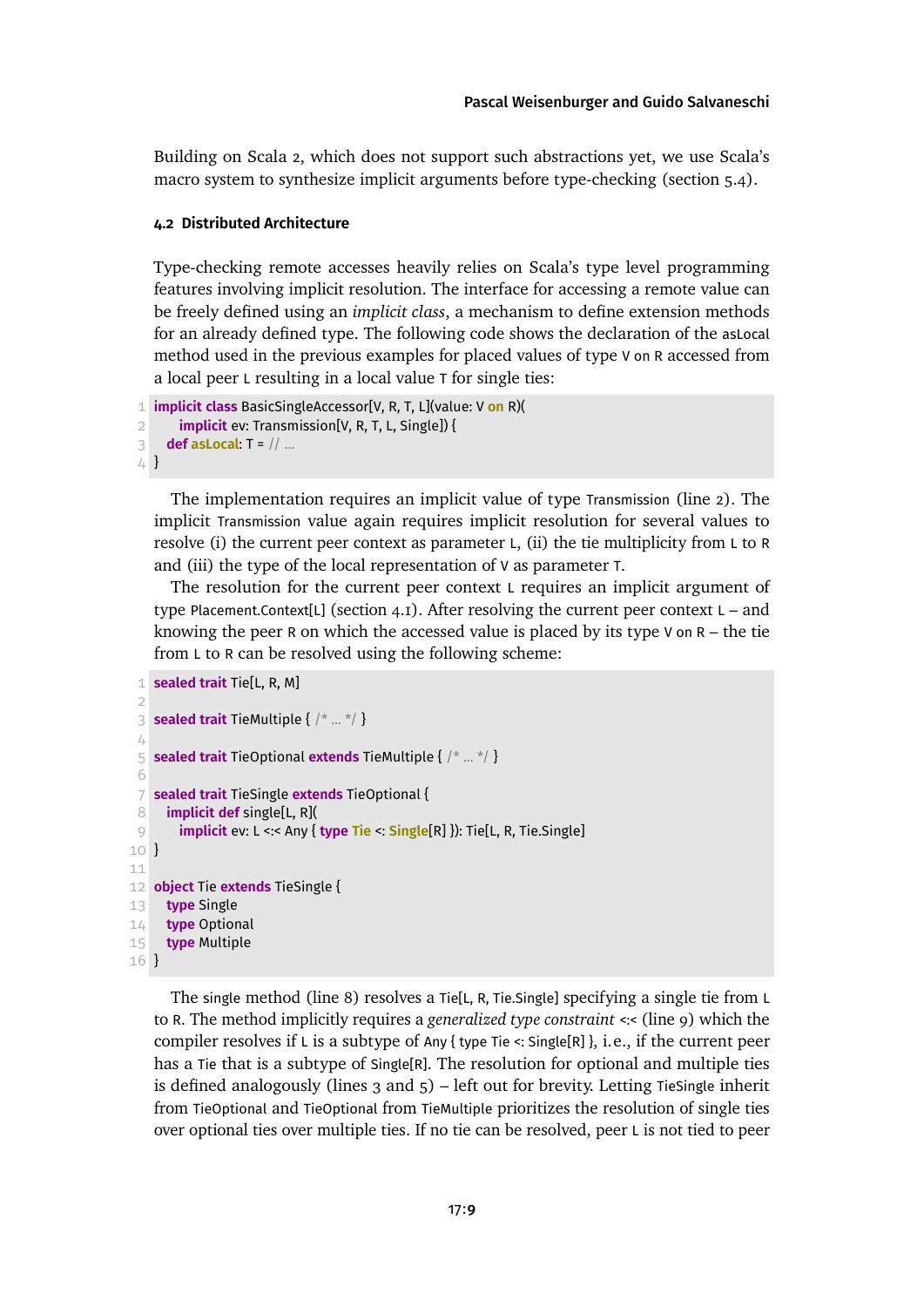R and remote access is not possible. It is necessary to find suitable formulation for determining ties that can be resolved by the Scala compiler since type inference is not specified and implicit search is not guaranteed to be complete. In practice, finding such an encoding requires trying out different formulations.

The type of the local representation T usually resolves to Future[V], wrapping the accessed value into a future to take network transmission into account. Depending on the concrete data type T, other local representations that are more appropriate may be defined. For example, a remote event stream Event[T] can be locally represented simply as an Event[T] (instead of a Future[Event[T]]), which starts propagating events upon remote access. Based on the type, the compiler resolves a suitable transmission mechanism from the implicit scope. The resolved transmission mechanism connects the language level to the communication runtime [\(section 6\)](#page-17-0).

In a similar way, variants of asLocal for optional and multiple ties return an optional value and a sequence, respectively. Note that we call the asLocal variant for accessing remote values on a multiple tie asLocalFromAll to make the cost of accessing potentially multiple remote instances visible:

```
1 implicit class BasicOptionalAccessor[V, R, T, L](value: V on R)(
2 implicit ev: Transmission[V, R, T, L, Optional]) {
3 def asLocal: Option[T] = // ...
4 }
5
6 implicit class BasicMultipleAccessor[V, R, T, L](value: V on R)(
7 implicit ev: Transmission[V, R, T, L, Multiple]) {
8 def asLocalFromAll: Seq[(Remote[R], T)] = // ...
9 }
```
Encoding the distributed architecture at the type level enables leveraging Scala's expressive type level programming features to type-check remote access based on the type of the accessed value and the architectural relation between the accessing and the accessed peer, guaranteeing static type safety across components.

#### **4.3 Lessons Learned**

The type level encoding currently adopted in ScalaLoci is a revised version based on our experiences with our prior implementation. Initially, we defined placement types T on P as trait on[T, P]. Depending on the implicit peer context, our implementation provided an implicit conversion  $T$  on  $P = \top$  for local access and  $T$  on  $P = \top$  BasicSingleAccessor for remote access on a single tie (analogously for optional and multiple ties). We (i) introduced the approach using implicit classes [\(section 4.2\)](#page-8-0) instead of using an implicit conversion for remote access and (ii) defined placed types as type alias type on[T, P] = Placed[T, P] with T, i.e., local access does not require an implicit conversion since the compound type directly entails the local representation T (and a placement marker Placed[T, P]). We decided to remove the need for implicit conversions from our encoding since implicit conversions are only applied if the compiler can infer the target type of the conversion and the compiler does not chain different implicit conversions automatically. Further, reducing the amount of required implicit search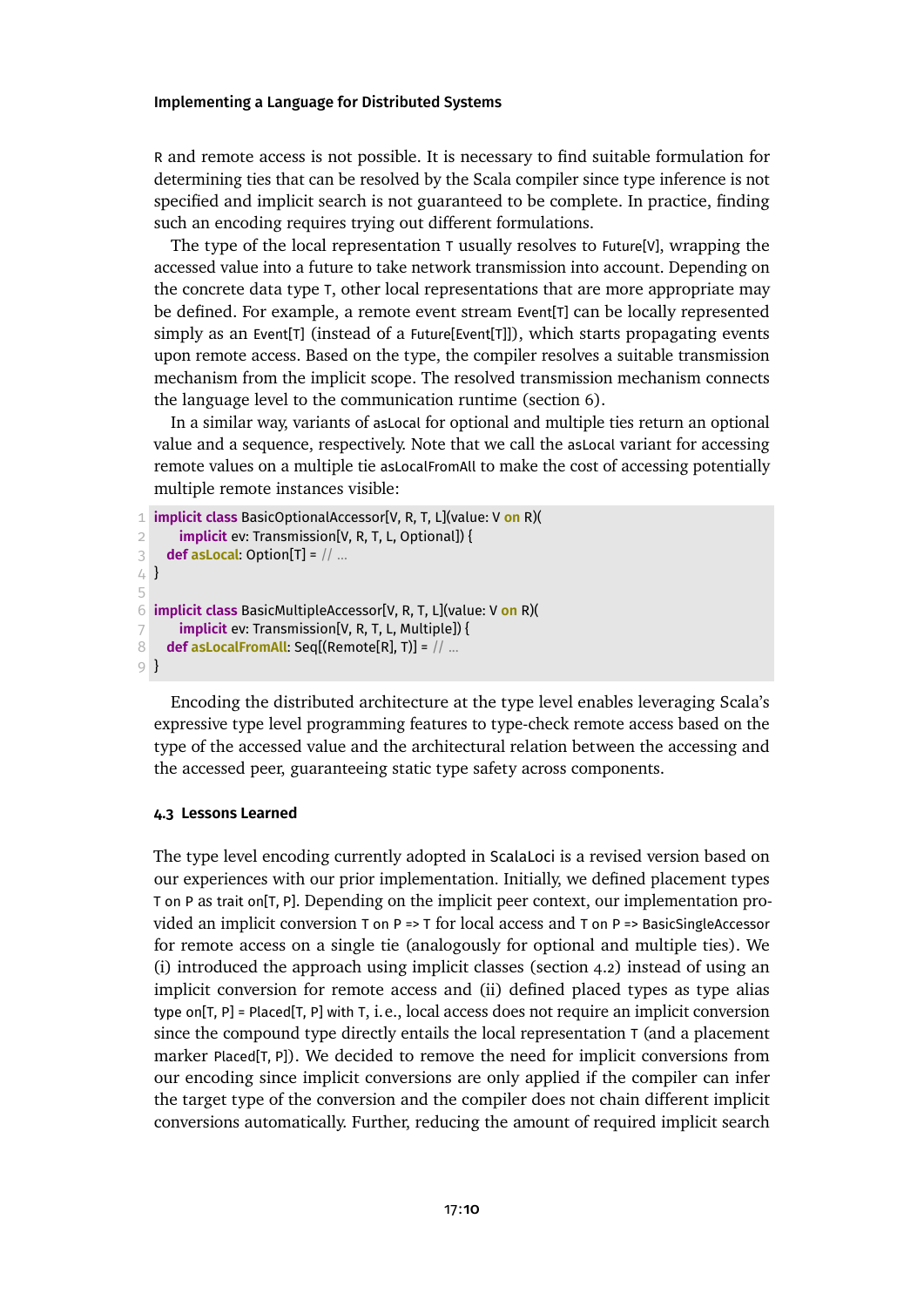improves compile times. The downside of the revised encoding is that a placed value can always be accessed as a local value – even if it is placed on a remote peer. We can, however, reject such illegal access using a check during macro expansion.

Our domain-specific embedding into Scala is designed to type-check valid programs. For rejecting all invalid programs, we employ additional checks when inspecting the typed AST during macro expansion. Over-approximating type correctness in the type level encoding simplifies the encoding. Such approach is especially beneficial when the checks in the macro code are cheaper in terms of compilation performance than Scala's implicit resolution mechanism, which is the case for our approach.

By moving correctness checks to macro code, we reduced the code for the type level encoding from ∼ 600 lines of code in our initial implementation to  $\sim$  250 lines of code. Issuing compiler errors from macro code also helps in improving error diagnostics since macro code can inspect the AST to give helpful error messages. Debugging compilation issues due to failing implicit resolution, on the other hand, is difficult because the compiler lacks the necessary domain knowledge to hint at which implicit value should have been resolved, resulting in imprecise error messages.

For our purpose of encoding peer and placement types, the key feature of the host language is an expressive type system. Our embedding is based on Scala's unique combination of type system features, namely abstract type members, type refinements, subtyping and path-dependent types. Scala's syntactic flexibility (e.g., writing T on P instead of on[T, P]) enables an embedding that sorts well with both the host language and the domain-specific abstractions. We conjecture that a similar encoding is possible in languages with similarly expressive type level programming features – of course relying on the type system features of the host language, which might differ from the Scala features which we use. A Haskell implementation, for example, would neither have to support subtyping, nor could it use such type system feature for the encoding. Any domain-specific embedding always compromises between the domain language and host language characteristics to foster easy integration of orthogonal language features of an existing general purpose language and enabling reuse of existing code.

# <span id="page-10-0"></span>**5 Macro Expansion**

Compiling multitier programs requires splitting the code into deployable components. In ScalaLoci, peer types define the set of components and placement types of value definitions indicate the components to which the values belong. We use Scala macro annotations to split the code by transforming the AST of a multitier module. Scala macro annotations only expand locally, i.e., they only allow the transformation of the annotated class, trait or object. By local expansion, we retain the same support for separate compilation that Scala offers, enabling modular development of multitier applications. Inside every multitier module (i.e., the annotated class, trait or object), we create a nested trait for every peer type which contains the values placed on the peer. This process automatically conflates the values placed on the same peer without requiring the developer to do so manually, disentangling language-level support for modularization form distribution concerns.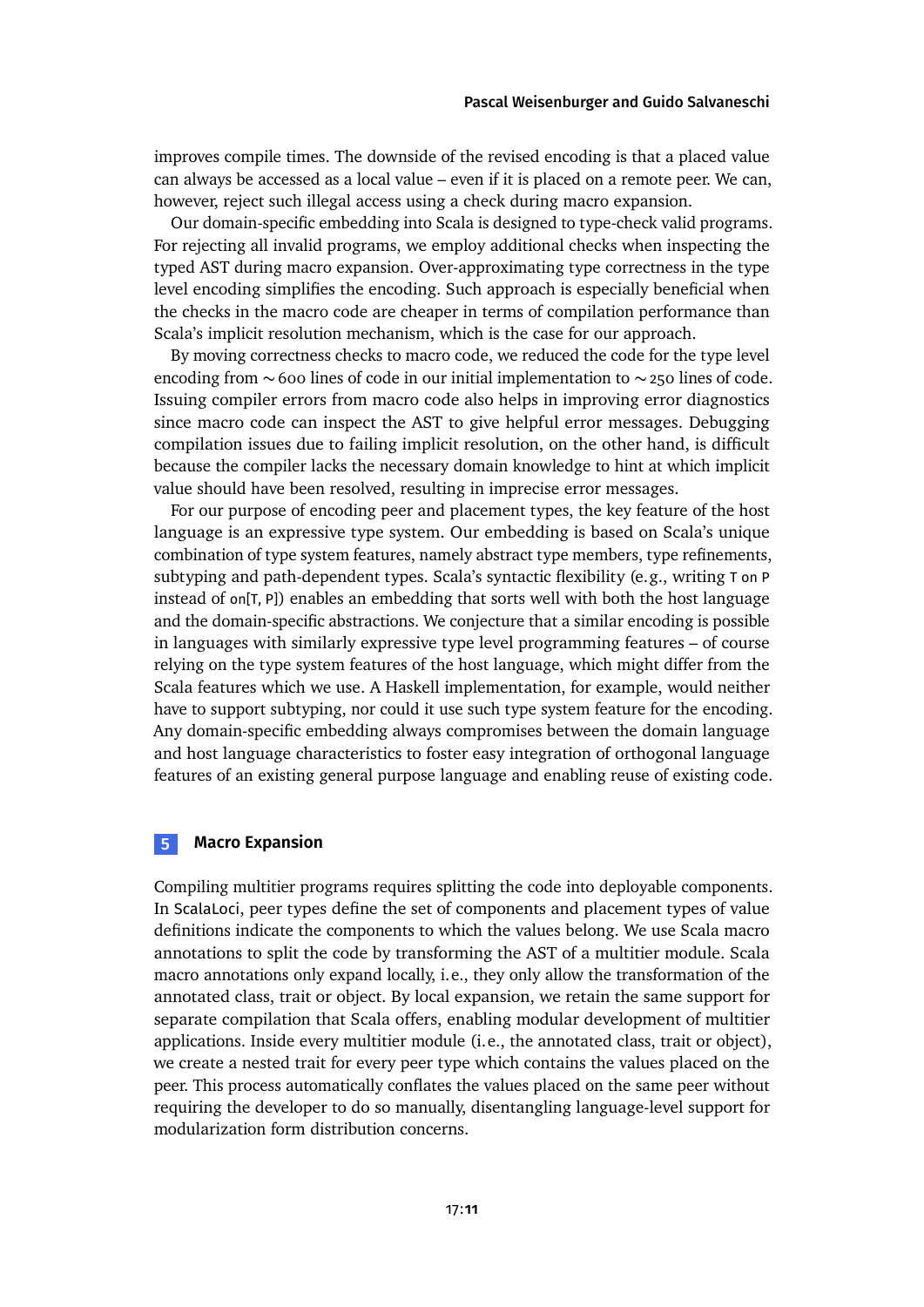To the best of our knowledge, our approach to code splitting is the most extensive use of Scala macros to date, amounting to ∼ 5.5 K lines of code. Our implementation confirms that macro-based code generation is a powerful tool for embedding domain-specific abstractions into Scala using compile-time metaprogramming. Crucially, macros run as part of the Scala compiler and have access to type information of the AST, which is important for our use case of splitting code based on peer types.

Scala supports macros in two different flavors, *def macros* expanding expressions and *macro annotations* expanding declarations of classes, traits, objects or members. Hence, to mark a class, trait or object as multitier module, we rely on macro annotations. In contrast to def macros, which expand typed ASTs, macro annotations expand untyped ASTs. AST transformation before type-checking is considered too powerful since it may change Scala's language semantics significantly [\[8\]](#page-22-4). In spirit of keeping our semantics as close as possible to plain Scala, multitier code is syntactically valid and type-correct Scala. Hence, before performing the splitting transformation, we invoke the Scala type checker to obtain a typed AST of the multitier module. Manually invoking the type checker is quite delicate in Scala's current macro system [\(section 5.5\)](#page-15-1).

Our approach allows accessing libraries from the Java, Scala and Scala.js ecosystems from multitier code (cf. design principle #5), even using mixed Scala/Scala.js multitier modules [\(section 3.1\)](#page-6-2).

#### **5.1 Macros Architecture**

[Figure 2](#page-12-0) provides an overview of the overall architecture of our macro implementation. The Multitier object (at the top) defines the entry point for the macro expansion that is invoked by the Scala compiler to expand @multitier macro annotations. The compiler passes the AST of the annotated module to the macro expansion and retrieves the transformed AST as result. We first run a sequence of preprocessing steps (left side) on the untyped AST, compensating for the lack of contextual abstractions in current Scala (cf. [section 5.4\)](#page-15-0). Second, we load a set of components (right side) that constitute the actual code generation. Every component defines potentially multiple processing phases, which specify constraints on whether they should run before/after other phases. All phases run sequentially (satisfying their constraints) to transform certain aspects of the AST. A phase involves one or more AST traversals. So far, we did not optimize the code for minimizing traversals to increase compilation performance.

The processing pipeline first splits the multitier module into its top-level definitions (i.e., the members of the annotated class, trait or object), containing the respective sub-AST together with meta information, such as the peer on which a value is placed extracted from its type. The following phases work on this set of definitions. Instead of using a fully-fledged own intermediate representation, we use standard Scala ASTs enriched with additional information, which proved effective for our use case. The final phase assembles the AST of the complete expanded multitier module.

The largest part of the code base deals with the splitting of placed values (Values component, [section 5.2\)](#page-12-1) and the rewriting of remote accesses from direct style via asLocal into calls into the communication backed (RemoteAccess component, [section 5.3\)](#page-14-0), which accounts to almost 2 K lines of code.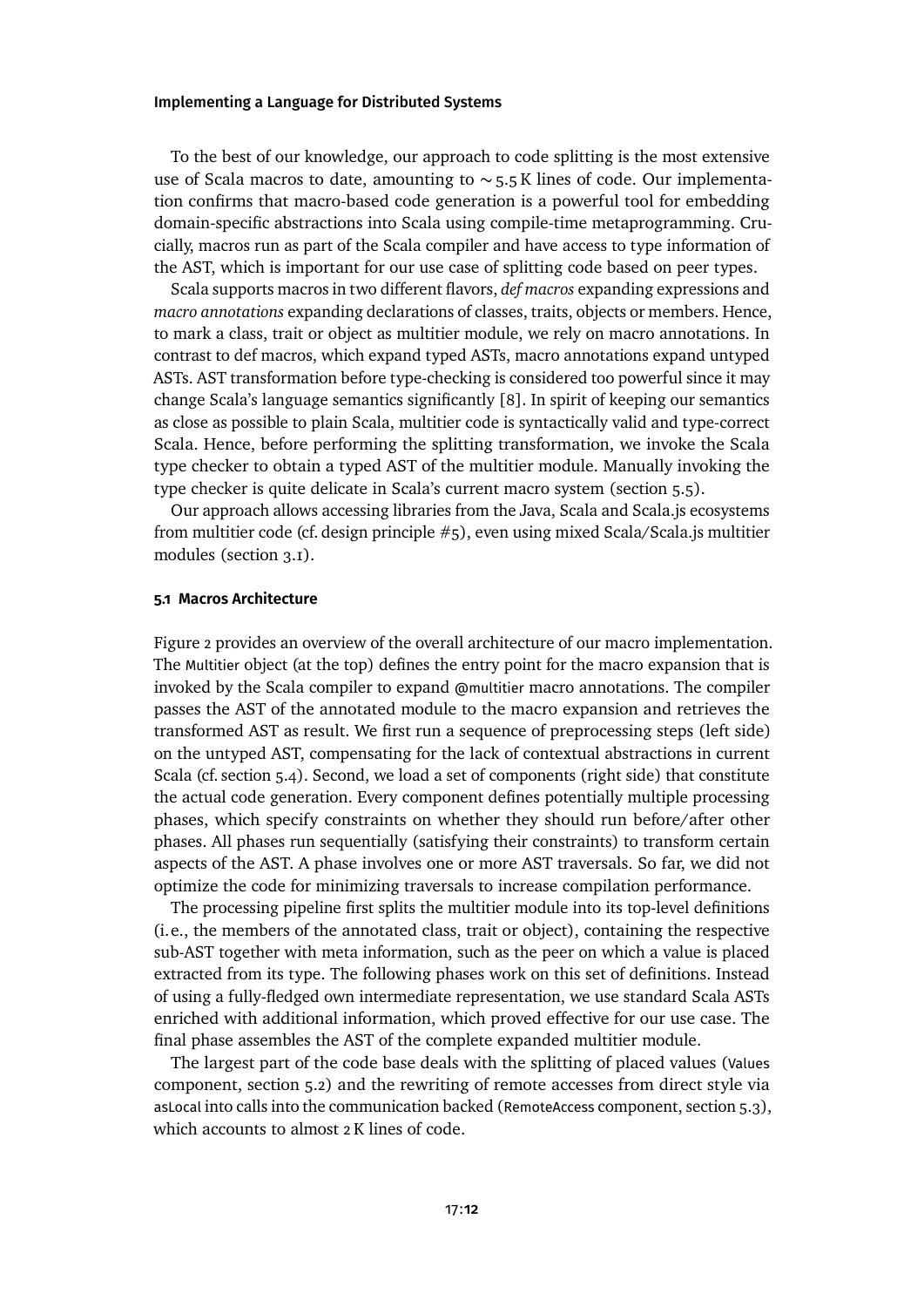#### [Pascal Weisenburger](#page-28-0) and [Guido Salvaneschi](#page-28-1)

<span id="page-12-0"></span>

**Figure 2** Software Architecture of the Macro Expansion

### <span id="page-12-1"></span>**5.2 Code Splitting Process**

The code generation process splits the code according to the placement type of values and creates the necessary run time information for dispatching remote accesses correctly. We consider the following multitier module, which simply defines a single peer MyPeer and a single value i placed on MyPeer:

```
1 @multitier trait SimpleModule {
2 @peer type MyPeer <: { type Tie <: Single[MyPeer] }
3 val i: Int on MyPeer = placed { 1 }
4 }
```
The macro generates signature values to uniquely identify the multitier module and the peer types it defines and creates a runtime representation of the tie specification:

```
1 @MultitierModule trait SimpleModule { /* ... */
2 lazy protected val $loci$mod = "SimpleModule"
3 lazy protected val $loci$sig = Module.Signature($loci$mod)
4 lazy val $loci$peer$sig$MyPeer = Peer.Signature("MyPeer", $loci$sig)
5 val $loci$peer$ties$MyPeer = Map($loci$peer$sig$MyPeer -> Peer.Tie.Single)
```
6 }

The signatures and tie specification are used when setting up connections between peer instances at run time to ensure that the connections conform to the static tie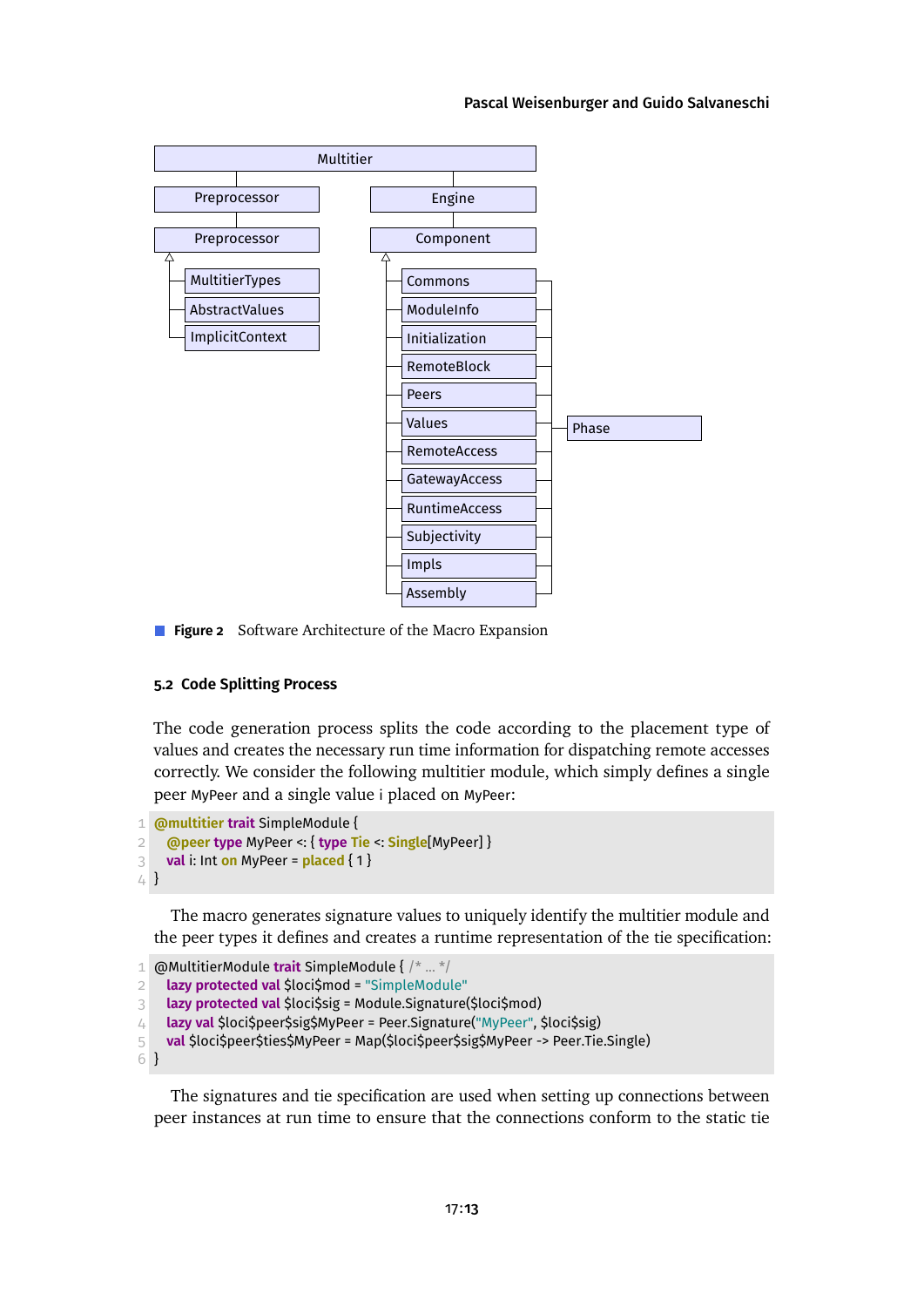constraints. Further, a Marshallable instance – for marshalling and unmarshalling values for network transmission – and a signature for every value is created:

```
1 @MultitierModule trait SimpleModule { /* ... */
2 @MarshallableInfo[Int](0xD89CCAED)
3 final protected val $loci$mar$SimpleModule$0 = Marshallable[Int]
4
5 @PlacedValueInfo("i:scala.Int", null, $loci$mar$SimpleModule$0)
6 final val $loci$val$SimpleModule$0 = new PlacedValue[Unit, Future[Int]](
7 Value.Signature("i:scala.Int", $loci$mod, $loci$sig.path),
8 Marshallables.unit, $loci$mar$SimpleModule$0)
9 }
```
<span id="page-13-3"></span><span id="page-13-2"></span>[Line 3](#page-13-0) resolves a Marshallable instance using Scala's implicit resolution, i.e., it is guaranteed at compile-time that a value is serializable and can be accessed over the network. [Line 6](#page-13-1) defines the run time representation for the placement of value i, whose remote access does not take any arguments (type Unit) and returns a future (type Future[Int]). [Line 7](#page-13-2) defines the signature of i for remote dispatch. [Line 8](#page-13-3) defines the Marshallable instances for the placed value's arguments and its return value.

Marshallable instances require a concrete type, for which the concrete serialization format is known at compile time. Since such information is not available for abstract types – e.g., generic type parameters for parameterized modules – the macro expansion defers the Marshallable resolution to the specific implementations of the multitier module that define a concrete type for the parameter. The following example shows the Marshallable instance [\(line 2\)](#page-13-4) for a value of type T in a parameterized module [\(line 1\)](#page-13-5), which delegates to a method [\(line 5\)](#page-13-6) that is to be implemented in a sub-module:

```
1 @MultitierModule trait SomeModule[T] { /* ... */
2 final protected val $loci$mar$SomeModule$0 = $loci$mar$deferred$SomeModule$0
3
4 @MarshallableInfo[T](0)
5 protected def $loci$mar$deferred$SomeModule$0: Marshallable[T, T, Future[T]]
6 }
    As a next step, the macro performs the splitting of placed values:
```

```
1 @MultitierModule trait SimpleModule { /* ... */
 2 @compileTimeOnly("Remote access must be explicit.") @MultitierStub
 3 val i: Int on MyPeer = null.asInstanceOf[Int on MyPeer]
 \perp5 trait `<placed values of SimpleModule>`extends PlacedValues {
 6 val i: Int = $loci$expr$SimpleModule$0()
 7 protected def $loci$expr$SimpleModule$0(): Int = null.asInstanceOf[Int]
8 }
9 trait $loci$peer$MyPeer extends `<placed values of SimpleModule>` {
10 protected def $loci$expr$SimpleModule$0(): Int = 1
11 }
12 }
```
<span id="page-13-11"></span>After expansion, the placed value i at the module-level is nulled and annotated to be *compile-time-only* [\(line 3\)](#page-13-7), i.e., the value cannot be accessed in plain Scala code. The value is kept as a compile-time-only value such that other multitier modules can be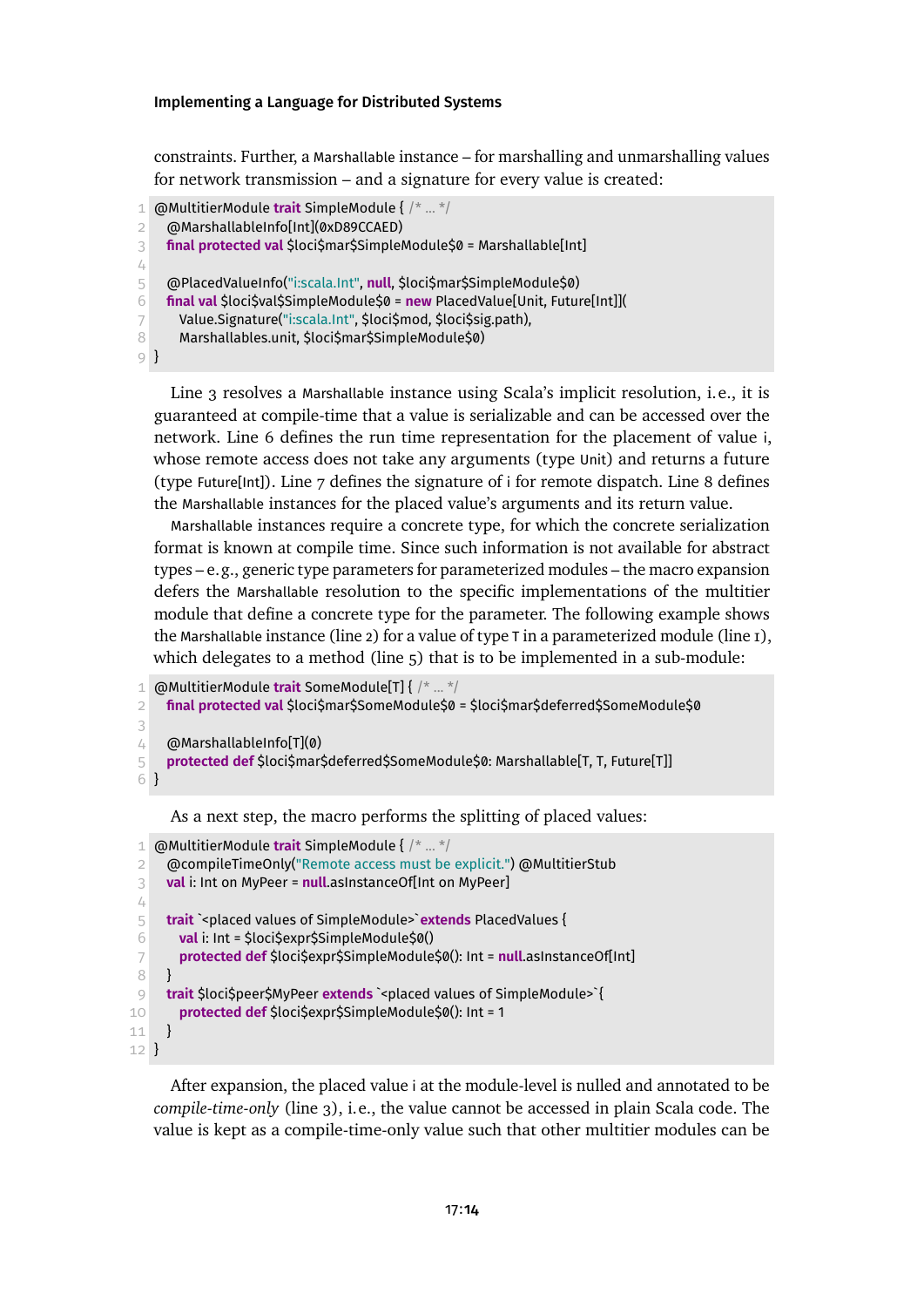type-checked against this module. After type-checking, the macro removes references to compile-time-only values in multitier code. The compile-time-only approach allows us to keep the static specification of placed values (and their placement types) but remove their implementation. Instead, our transformation creates a nested trait for every peer to separate the peer-specific implementations of placed values.

The code generation creates a <placed values> trait nested inside the multitier module [\(line 5\)](#page-13-8). The trait contains all values of the multitier module. In particular, it defines the placed value i [\(line 6\)](#page-13-9), which is of type Int (instead of type Int on MyPeer as the module-level definition), i.e., placement types are erased from generated code on the implementation side. Note that placement types are retained on the specification side [\(line 3\)](#page-13-7) for type-checking at compile time. The value i is initialized by calling the generated method \$loci\$expr\$SimpleModule\$0 [\(line 6\)](#page-13-9), which is nulled by default [\(line 7\)](#page-13-10). The value is nulled since it is not available on every peer but we need to keep the value in the <placed values> trait to retain Scala's evaluation order. The MyPeerspecific \$loci\$peer\$MyPeer trait specializes the <placed values> trait making for i being initialized to 1 for MyPeer peer instances [\(line 10\)](#page-13-11).

Finally, for every generated peer trait, the macro synthesizes a \$loci\$dispatch method, which accesses the placed values for remote accesses:

<span id="page-14-3"></span><span id="page-14-2"></span><span id="page-14-1"></span>

|                | @MultitierModule trait SimpleModule { /*  */                                                                        |
|----------------|---------------------------------------------------------------------------------------------------------------------|
| $\overline{2}$ | <b>trait</b> \$loci\$peer\$MyPeer extends ` <placed of="" simplemodule="" values="">`{ <math>/*  */</math></placed> |
| 3              | def \$loci\$dispatch(request: MessageBuffer, signature: Value.Signature,                                            |
|                | reference: Value.Reference) =                                                                                       |
| 5              | signature <b>match</b> {                                                                                            |
|                | case \$loci\$val\$SimpleModule\$0.signature =>                                                                      |
|                | Try $\{ i \}$ map $\{$ response =>                                                                                  |
|                | \$loci\$mar\$SimpleModule\$0.marshal(response, reference)                                                           |
|                |                                                                                                                     |
| 10             | case _ => super.\$loci\$dispatch(request, signature, reference)                                                     |
| 11             |                                                                                                                     |
| 12             |                                                                                                                     |
| $13 \}$        |                                                                                                                     |

<span id="page-14-4"></span>For providing a placed value to a remote instance [\(line 6\)](#page-14-1), the local value is accessed [\(line 7\)](#page-14-2), potentially unmarshalling its arguments and marshalling its return value [\(line 8\)](#page-14-3). In case the module does not contain a definition for the value, remote dispatch is delegated to the super module [\(line 10\)](#page-14-4), mirroring Scala's method dispatch.

#### <span id="page-14-0"></span>**5.3 Macro Expansion for Remote Access**

Since, in our example, we define a MyPeer-to-MyPeer tie, we can access the value i remotely from another MyPeer instance. We add the remote access i.asLocal [\(line 4\)](#page-14-5):

```
1 @multitier trait SimpleModule {
2 @peer type MyPeer <: { type Tie <: Single[MyPeer] }
3 val i: Int on MyPeer = placed { 1 }
4 val j: Future[Int] on MyPeer = placed { i.asLocal }
5 }
```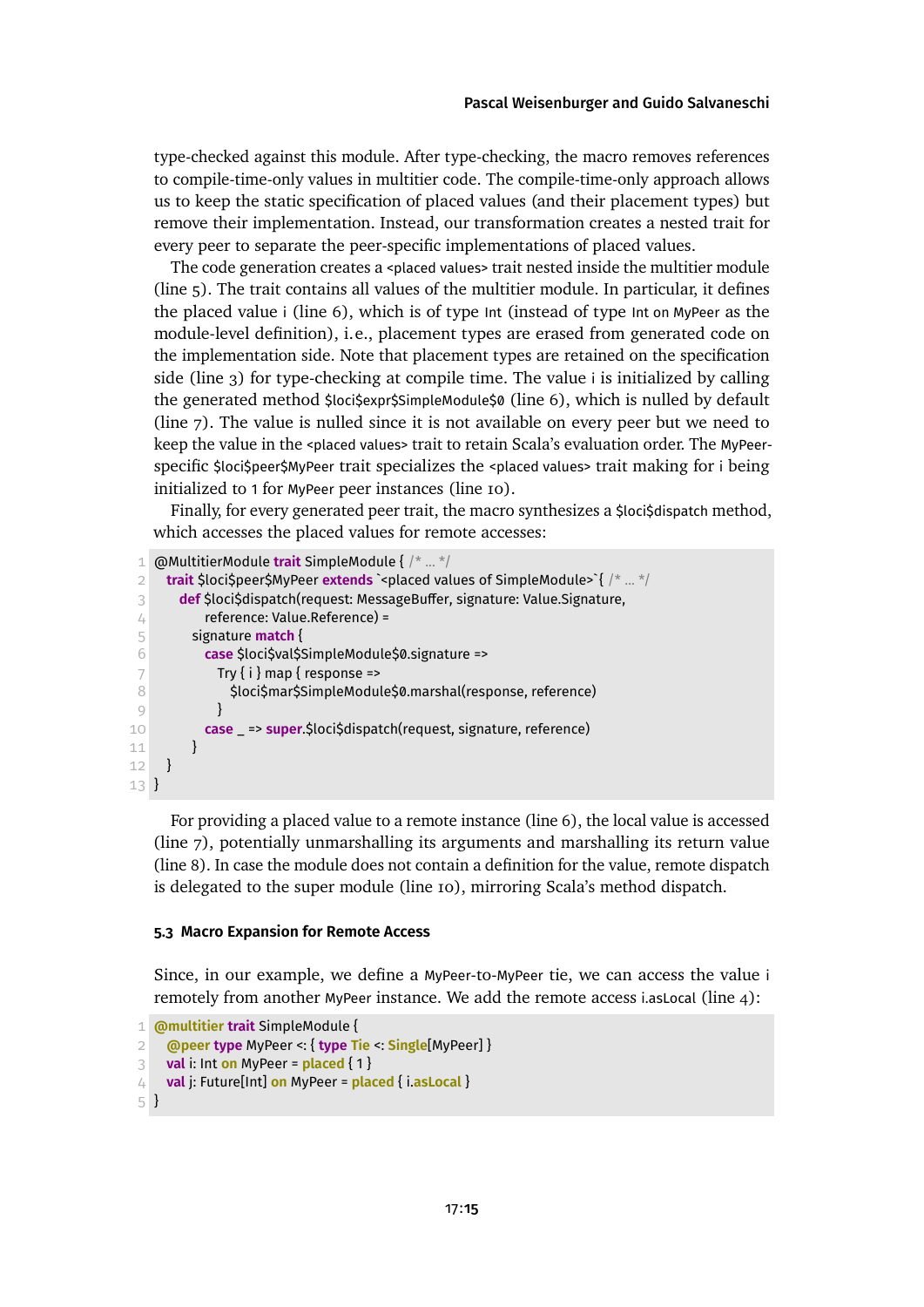Similar to the expansion of value i (cf. [section 5.2\)](#page-12-1), the definition of value j is extracted into a peer-specific method \$loci\$expr\$SimpleModule\$1:

```
1 @MultitierModule trait SimpleModule { /* ... */
2 trait $loci$peer$MyPeer extends `<placed values of SimpleModule>`{ /* ... */
3 protected def $loci$expr$SimpleModule$1(): Unit =
4 BasicSingleAccessor[Int, MyPeer, Future[Int], MyPeer](RemoteValue)(
5 new RemoteRequest(
6 (), $loci$val$SimpleModule$0, $loci$peer$sig$MyPeer, $loci$sys)
7 ).asLocal
8 }
9 }
```
<span id="page-15-3"></span>The transformation from the i.asLocal user code to the call into the runtime system [\(lines 4](#page-15-2) to [7\)](#page-15-3) ties the knot between the direct-style remote access of ScalaLoci multitier code and the message-passing-based network communication of our communication backend [\(section 6\)](#page-17-0). The interface for remote access (i.e., the asLocal call in the example) is declared by an implicit class. In the example, the interface is defined by the BasicSingleAccessor implicit class, which requires an implicit Transmission argument for accessing the remote value (cf. [section 4.2\)](#page-8-0). The Transmission argument is rewritten by the macro to a RemoteRequest [\(line 5\)](#page-15-4) that is instantiated with (i) the arguments for the remote call, (ii) the signature of the accessed value, (iii) the signature of the peer on which the value is placed and (iv) a reference to the runtime system (inherited from PlacedValues trait) that manages the network connections. With these information assembled by macro expansion, asLocal can perform the remote access.

# <span id="page-15-0"></span>**5.4 Peer Contexts**

Before invoking the type checker, the macro performs a transformation step on the untyped AST to compensate for the lack of contextual abstractions in Scala 2, which are to be available Scala 3 [\[39\]](#page-25-1). The current context determines for any expression to which peer it belongs (cf. [section 4.1\)](#page-7-1). Since the context needs to be available to the type checker, the transformation has to take place before type-checking. It transforms placed expressions of the form placed  $\{e\}$  to placed  $\{$  implicit ! => e  $\}$ , where ! is the name of the argument carrying the (implicit) peer context. In the lexical scope of the expression e, the context can be resolved by the compiler from the implicit scope. For better IDE support, the implicit argument can also be written explicitly by the developer, in which case we do not transform the expression.

# <span id="page-15-1"></span>**5.5 Interaction with the Type System**

Since (i) we rely on type-checked ASTs for guiding the code splitting by placement types and (ii) splitting changes the shape of the multitier module (i.e., adding members to the annotated module), essentially changing the module's type, the AST transformation needs to be performed during compilation. Scala's macro system enables such interaction with the type system, which is essential for splitting ScalaLoci multitier code, in contrast to code generation approaches that run strictly before the compiler.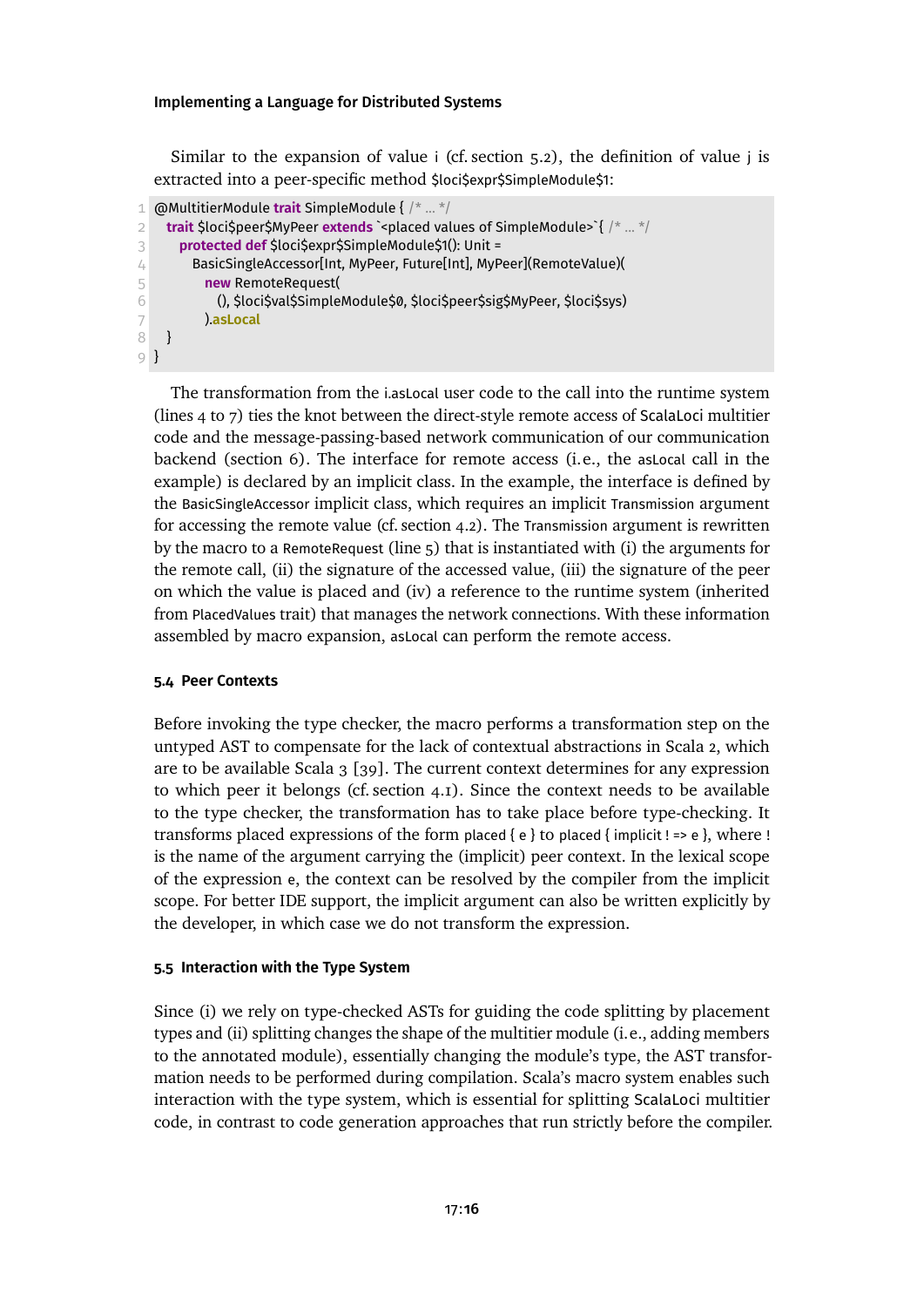Yet, in our experience, invoking the type checker for annotated classes, traits or objects is quite fragile with the current Scala macro system. Type-checking the AST again after transformation, where trees are re-type-checked in a different lexical context after transformation, can easily corrupt the owner chain of the compiler's symbol table. To work around those issues, we implemented a transformation that converts ASTs such that they can be re-type-checked. This transformation is independent of the code splitting and is available as a separate projec[t.](#page-16-0)<sup>3</sup>

Type-checking multitier modules expands all nested macro invocations. We extensively used ScalaLoci with a domain-specific language for reactive programming that relies on *def macros* (i.e., expression-based macros). We did not observe any issue with mixing different macro-based language extensions. Invoking the type checker for *macro annotations* (i.e., annotation-based macros) on modules which are themselves nested into other modules, however, is not supported by the current macro system.

# **5.6 Lessons Learned**

In our experience, performing complex AST transformations is quite involved using the current Scala macro system, which lacks built-in support for automatic hygiene [\[9\]](#page-23-6), i.e., separating the lexical scopes of the macro implementation and the macro call site to guarantee the absence of name clashes between user code and code generated by macro expansion. The macro developer is responsible for ensuring that the generated code does not interfere with the lexical scope of the macro call site by creating identifier names that are expected to be unique or using fully qualified names. Moreover, the macro system exposes compiler internals such as the compiler's symbol table, which developers have to keep consistent when transforming typed ASTs. When moving ASTs between different contexts or mixing typed ASTs with newly generated untyped ASTs, developers have to fix the symbol chain manually or re-type-check the AST.

This complex interaction with the type system is the reason why the macro system considered for the next version of Scala (and currently being implemented in the Dotty compiler) does not allow explicit interaction with the type system [\[40\]](#page-25-2). The new TASTy reflection API properly abstracts over compiler internals and only supports ASTs that are already typed. Macro systems of other languages, such as Racket, are more powerful, supporting the addition of new syntactic forms through the transformation of arbitrary Racket syntax. The revised Scala macros, however, are still more powerful than macro systems like Template Haskell, which do not take the AST as input without explicitly quoting expressions at the call site. Expanding macros on typed ASTs helps in controlling the power of macros and keeping syntactic and semantic deviations from plain Scala small. Prohibiting any kind of interaction with the type system, however, seems too limiting and would make a macro-based implementation of ScalaLoci impossible. Other use cases currently covered by macro annotations are also not well supported under the new scheme, e.g., auto-generation of lenses for manipulating data structures [\[57\]](#page-26-5) or auto-generation of serializers [\[5\]](#page-22-3). To restore

<span id="page-16-0"></span><sup>3</sup> <http://github.com/stg-tud/retypecheck>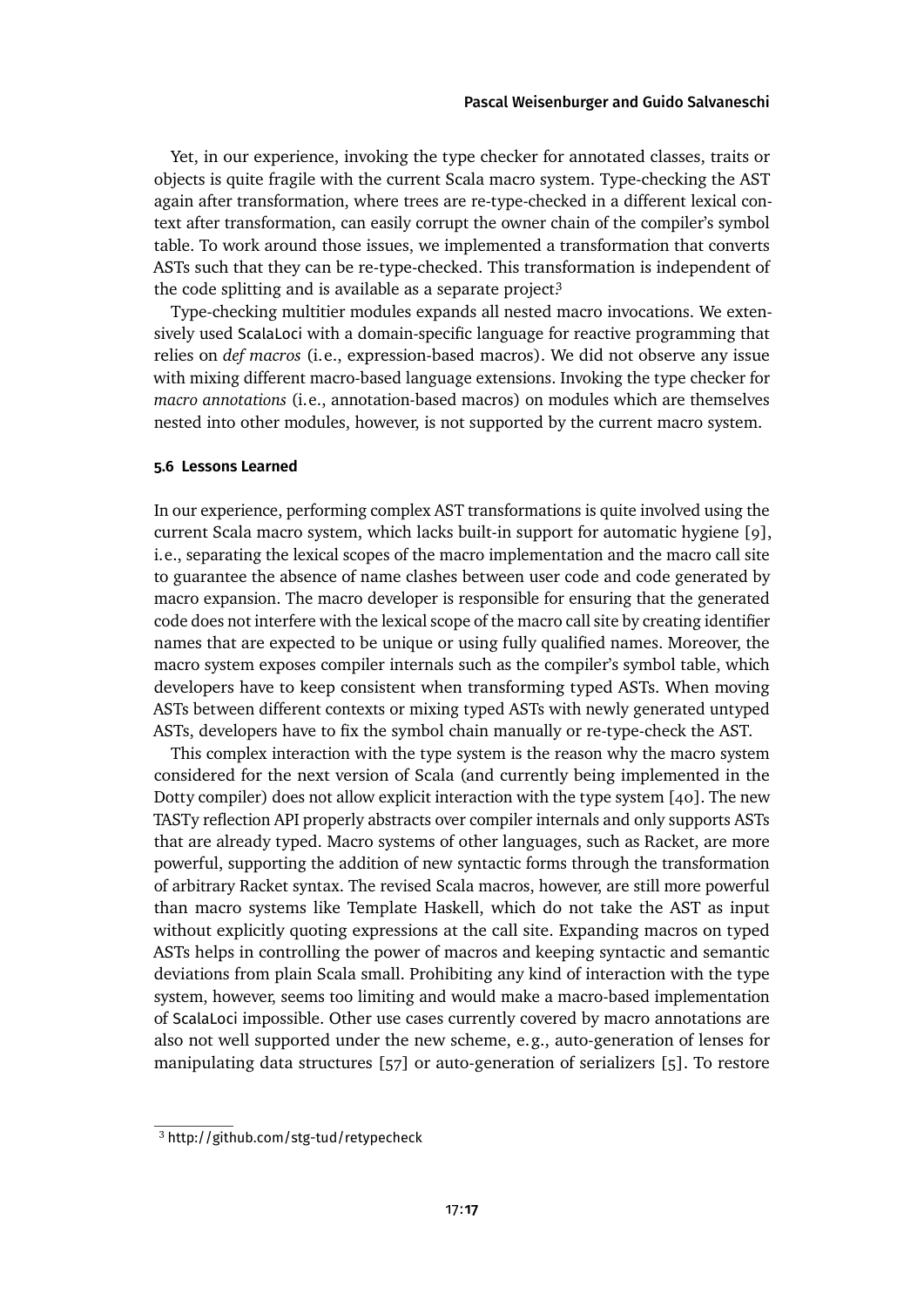support for such use cases, we could imagine an approach that allows macros to change types in a clearly-defined and controlled way. For instance, the macro could be expanded in several phases that allow for different kinds of modifications:

- 1. In a first phase, the macro can inspect (but not transform) the current untyped AST and declare members, super traits or super classes and annotations that should be added to the annotated class, trait, object or its companion. Only declarations are required for the following type-checking, not necessarily their definitions.
- 2. The complete code is type-checked.
- 3. Similar to the first phase, the macro can inspect (but not transform) the tree which, in contrast to the first phase, is now type-checked. The macro can again declare members, super traits or super classes and annotations that should be added to the annotated class, trait, object or its companion. It may be necessary to further restrict the members, which could be declared, e.g., disallowing adding members that interfere with implicit or method overload resolution since both already happened as part of the type-checking in the second phase.
- 4. The new member declarations are type-checked. Since no members can be removed and adding members can be restricted appropriately, it is sufficient to only typecheck the new members.
- 5. Finally, macro annotations are expanded. Macro expansion works on type-checked ASTs. Members generated in the previous phases are visible to the macro.

We believe that well-defined interfaces for macros are essential to retain the current level of usefulness of macro annotations in a future macro system while avoiding the issues of the current macro system.

# <span id="page-17-0"></span>**6 Runtime**

The ScalaLoci communication runtime hides the implementation details of network communication, e.g., data serialization and underlying network protocols, such that developers can access remote values in direct style (via asLocal) instead of explicitly sending network messages and registering callbacks for receiving messages. [Figure 3](#page-19-0) shows the communication runtime which underlies a ScalaLoci multitier program. Our runtime system provides abstraction layers for different network protocols, serialization schemes and the type-safe transmission of values.

# **6.1 Communicators**

The lower layer defines *communicators* abstracting over network protocols. We currently support TCP (on the JVM), WebSocket (on the JVM and in web browsers) and WebRTC (in web browsers). Communicators can be instantiated in *listening* mode (e.g., binding a local TCP port and listening for incoming connections) or *connecting* mode (e.g., initiating a TCP connection to a remote host). After establishing a connection, the communicators of both endpoints create a Connection object that provides a bidirectional message-passing channel, abstracting over the communication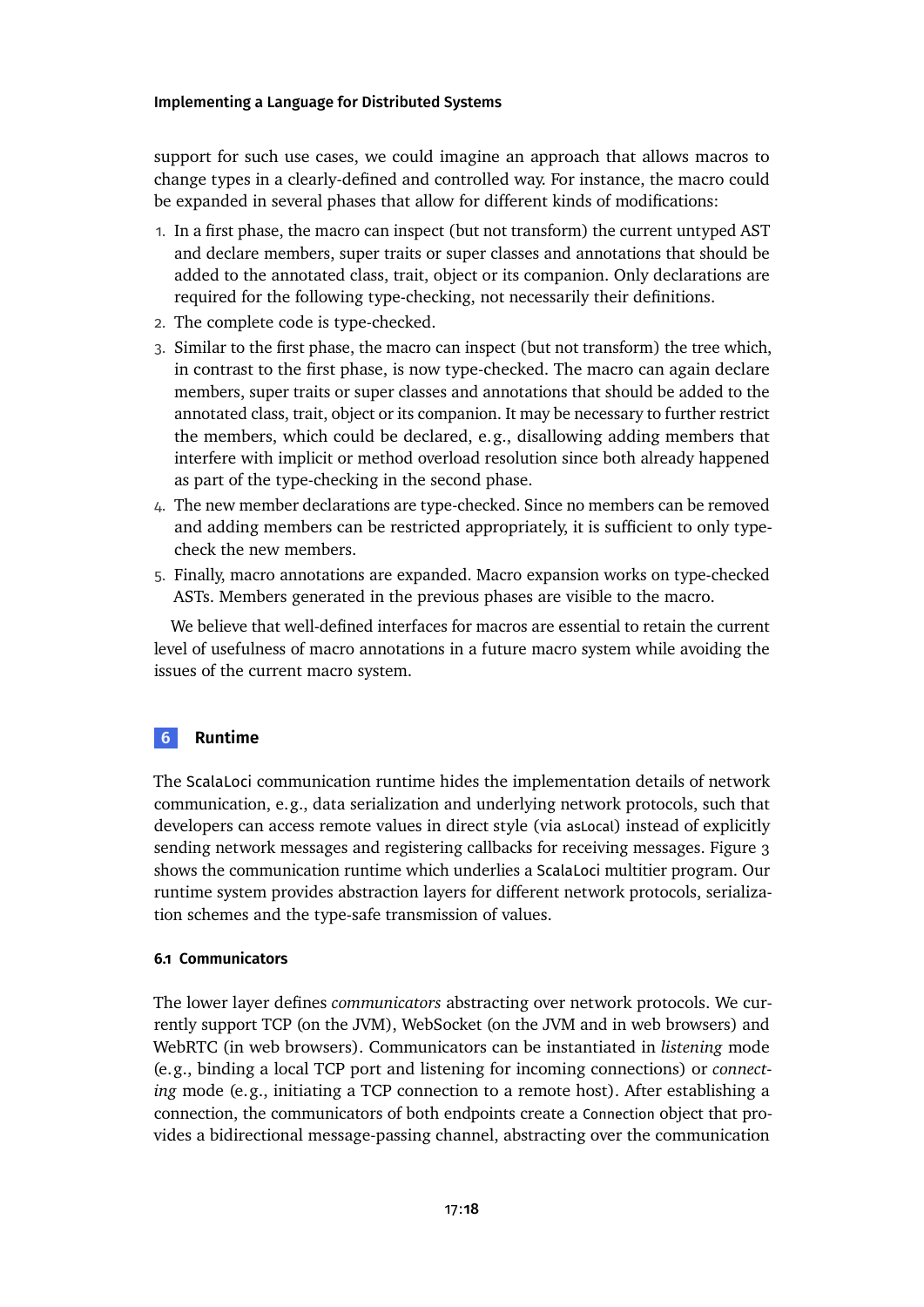model of the underlying protocol, such as TCP byte streams or WebSocket messages. Communicators also offer additional meta information about the established network connection to the higher level, such as if the connection is secure (i.e., encrypted and integrity-protected) or authenticated (and which user token or certificate was used for authentication). Currently, communicators are restricted to point-to-point bidirectional channels. Yet, in the future, we may support additional communication schemes, e.g., broadcasting, single-shot request–response, etc.

# **6.2 Serializers**

To serialize values of a specific type for network transmission, the runtime requires an implementation of the Serializable type class for every such type – encoded in Scala using the *concept pattern* [\[41\]](#page-25-3). The compiler derives Serializable instances using Scala's implicit resolution, guaranteeing that values of a certain type are serializable.

The type class Serializable[T] witnesses that a value of type T is serializable by providing methods for both serialization and deserialization:

```
1 trait Serializable[T] {
```

```
2 def serialize(value: T): MessageBuffer
```
3 **def** deserialize(value: MessageBuffer): Try[T]

4 }

The runtime invokes the Serializable methods to convert between a value of type T and a MessageBuffer, buffering the byte array to be sent or received over the network. Serialization is not expected to fail, but deserialization may result in a runtime error if the buffer does not contain a valid serialization. Hence, the return value is wrapped in a Try, which represents either a success value or a failure.

We implemented two serializers that simply forward to the  $\mu$ Pickle [\[27\]](#page-24-4) or circe [\[5\]](#page-22-3) serialization libraries, respectively. The μPickle serializer, for example, is declared as an implicit value of type Serializable[T] given that the compiler is able to resolve implicit instances for Writer[T] and Reader[T] (which are type classes defined by μPickle for serializing and deserializing values):

```
1 implicit def upickleSerializable[T]
```
2 (**implicit** writer: Writer[T], reader: Reader[T]): Serializable[T] = // ...

For a required implicit Serializable[Int] instance, the compiler automatically resolves the call upickleSerializable(upickle.default.IntWriter, upickle.default.IntReader), constructing a Serializable[Int] instance based on μPickle's IntWriter and IntReader.

# **6.3 Transmitters**

The higher level defines *transmitters* implementing the transmission semantics specific to a certain data type. To make a type of value available for transmission, the runtime requires an implementation of the Transmittable type class for every such type. A Transmittable[B, I, R] instance witnesses that a value of type  $T$  can be send over the network as value of type I and whose local representation after remote access is of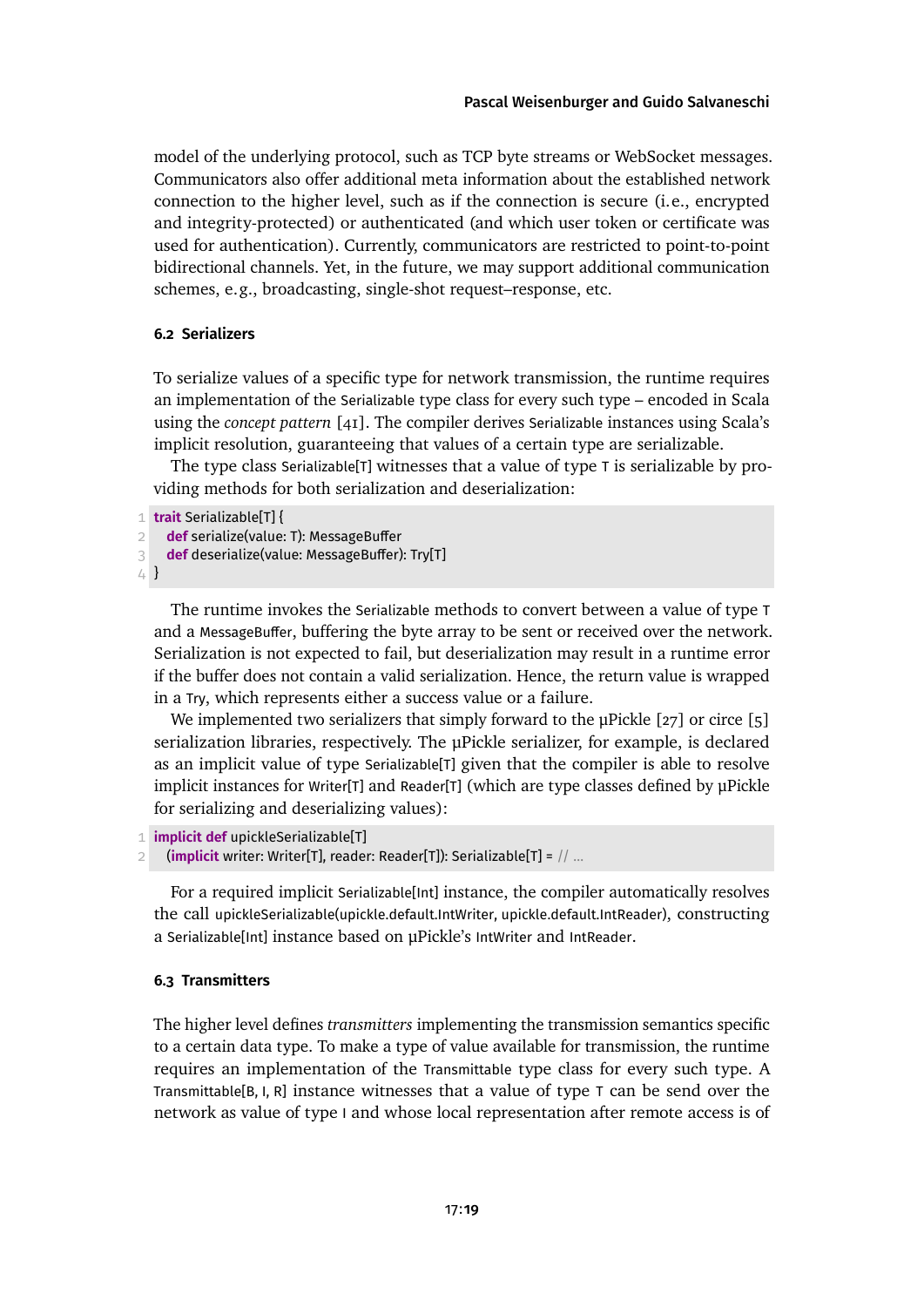<span id="page-19-0"></span>

| Multitier Code with Placement |  |      |  |      |            |           |                         |
|-------------------------------|--|------|--|------|------------|-----------|-------------------------|
|                               |  |      |  |      |            |           |                         |
| Peer                          |  | Peer |  | Peer |            |           |                         |
| Runtime                       |  |      |  |      |            |           |                         |
| Transmitters                  |  |      |  |      | REScala    | <b>Rx</b> | $\cdots$                |
| Serializers                   |  |      |  |      | µPickle    | circe     | $\bullet\bullet\bullet$ |
| Communicators                 |  |      |  |      | <b>TCP</b> | WebSocket | $\cdots$                |



type R. When accessing a value remotely, the runtime creates related Transmittable instances on both connection endpoints.

Primitive and standard collection values are retrieved from a remote instance in a pull-based fashion upon each request. However, accessing event streams, on the other hand, does not exhibit pull-based semantics. Instead, events are pushed to remote instances for every event occurrence. Runtime support for accessing event streams remotely is crucial since communication in distributed systems is often eventbased [\[11,](#page-23-4) [31\]](#page-24-3) and event streams allow for data across hosts to be specified in a declarative way (cf. design principle  $#4$ ). To support such use case, the runtime allows transmitters to operate in *connected* mode, providing a typed message channel between both communication endpoints. The remote event stream uses the channel to propagate events in a push-based manner over the network. The runtime can multiplex multiple such message channels over the same underlying network connection.

The runtime comes with built-in support for transmitting primitive values and standard collections. We further implemented transmitters for REScala [\[50\]](#page-26-4) reactives and Rx [\[32\]](#page-24-5) observables, which developers can plug in when needed. The runtime is extensible by defining Transmittable type class instances for additional types.

Transmitters abstract over different semantics for propagating values to remote hosts. Depending on the type of the value that is accessed remotely, the compiler automatically selects an appropriate transmitter through implicit resolution. The communication runtime performs the actual network communication for remote accesses at the ScalaLoci language level that are transformed into calls into the runtime during macro expansion (cf. [section 5.3\)](#page-14-0). The communication runtime can also be used independently of the macro-based language implementation to abstract over transmission semantics, serialization and network protocols.

# **6.4 Lessons Learned**

Instances of the Transmittable type class, which implement the transmission semantics for a specific type, can be nested, e.g., transmitting an *n*-tuple requires a Transmittable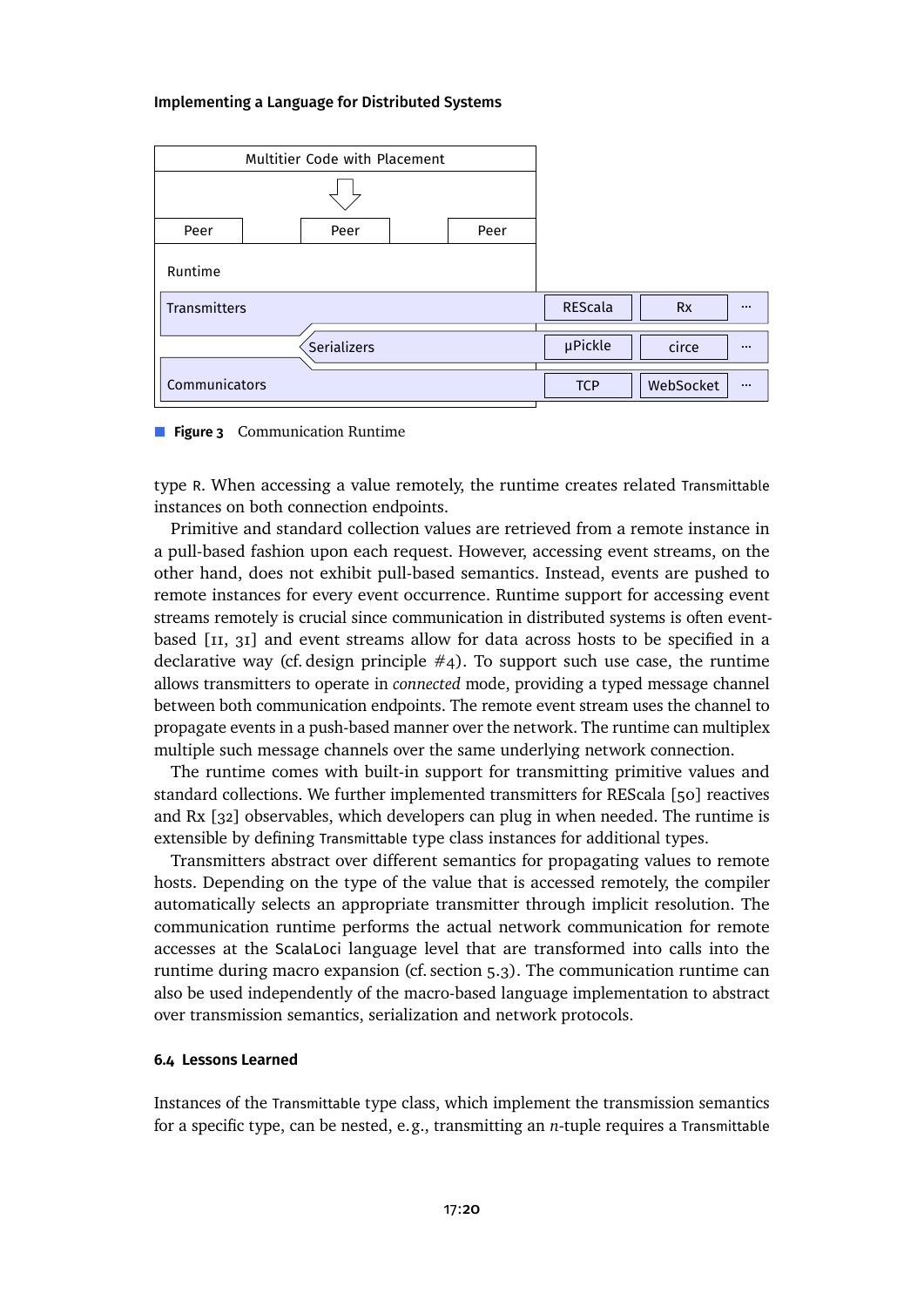instance for every of the *n* elements. For accessing a value of type T remotely, the compiler has to resolve both a Transmittable instance and a serializer from the implicit scope. In our experience, failing to resolve a (deeply) nested implicit value leads to less-than-optimal error messages by the compiler because the compiler only reports on the outermost implicit that could not be resolved since it is generally not clear for which of the possibly multiple alternatives for resolving nested implicit values a developer expected implicit resolution to succeed. In our use case, we expect that Transmittable instances should always be resolvable or the compiler should issue an error if no matching Transmittable instance is in scope.

For such use cases, we propose the following scheme to achieve more precise error messages: We provide a fallback implicit value for Transmittable, which is defined in the Transmittable object. Such values are resolved by the Scala compiler with lower priority in case there is no other matching implicit value in scope. This fallback value can always be resolved but resolution results in a reference to a *compile-time-only* value, i.e., carrying the compileTimeOnly annotation. With this scheme, implicit resolution for Transmittable instances always succeeds. If there is no usable Transmittable instance in scope, however, the resolved fallback value results in a more meaningful compiler error that hints at the nested Transmittable which could not be resolved.

Another issue with Scala implicits we encountered is their lack of global coherence guarantees. In contrast to Haskell, where type class instances are globally unique, i.e., there is at most one type class implementation for every type in the whole program, Scala allows different type class instances for the same type. Precedence rules for implicit resolution decide which type class instance is chosen by the compiler. Coherence is important for our use case, since the definition site of a placed value – and the generated dispatch logic for remote accesses [\(section 5.2\)](#page-12-1) – and the remote call site of a placed value [\(section 5.3\)](#page-14-0) need to agree on the transmission semantics implemented by the Transmittable type class instance. By inspecting the AST, containing the values implicitly resolved by the compiler, during macro expansion, we ensure that Transmittable instances are coherent or issue a compiler error otherwise.

# <span id="page-20-0"></span>**7 Related Work**

**Multitier Programming** Multitier programming [\[13,](#page-23-7) [14,](#page-23-2) [43,](#page-25-4) [45,](#page-25-5) [46,](#page-26-6) [47,](#page-26-7) [53\]](#page-26-0) is in the tradition of programming languages for distributed systems with influential languages such as Argus [\[28\]](#page-24-6), Emerald [\[4\]](#page-22-5), Distributed Oz [\[22,](#page-24-7) [58\]](#page-27-4) and Dist-Orc [\[2\]](#page-22-6). More recent contributions focus on specific design aspects, e.g., cloud types to ensure eventual consistency [\[7\]](#page-22-7), conflict-free replicated data types (CRDT) [\[55\]](#page-26-8), language support for safe distribution of computations [\[34\]](#page-24-0) and fault tolerance [\[33\]](#page-24-8).

Multitier languages emerge in the web context to remove the separation between client and server code, either by compiling the client side to JavaScript or by adopting JavaScript for the server, too. Hop [\[53\]](#page-26-0) and Hop.js [\[54\]](#page-26-9) are dynamically typed languages that follow a traditional client–server communication scheme with asynchronous callbacks. In Links [\[14,](#page-23-2) [18\]](#page-23-8) and Opa [\[46\]](#page-26-6), functions are annotated to specify either client- or server-side execution. Both languages also follow the client–server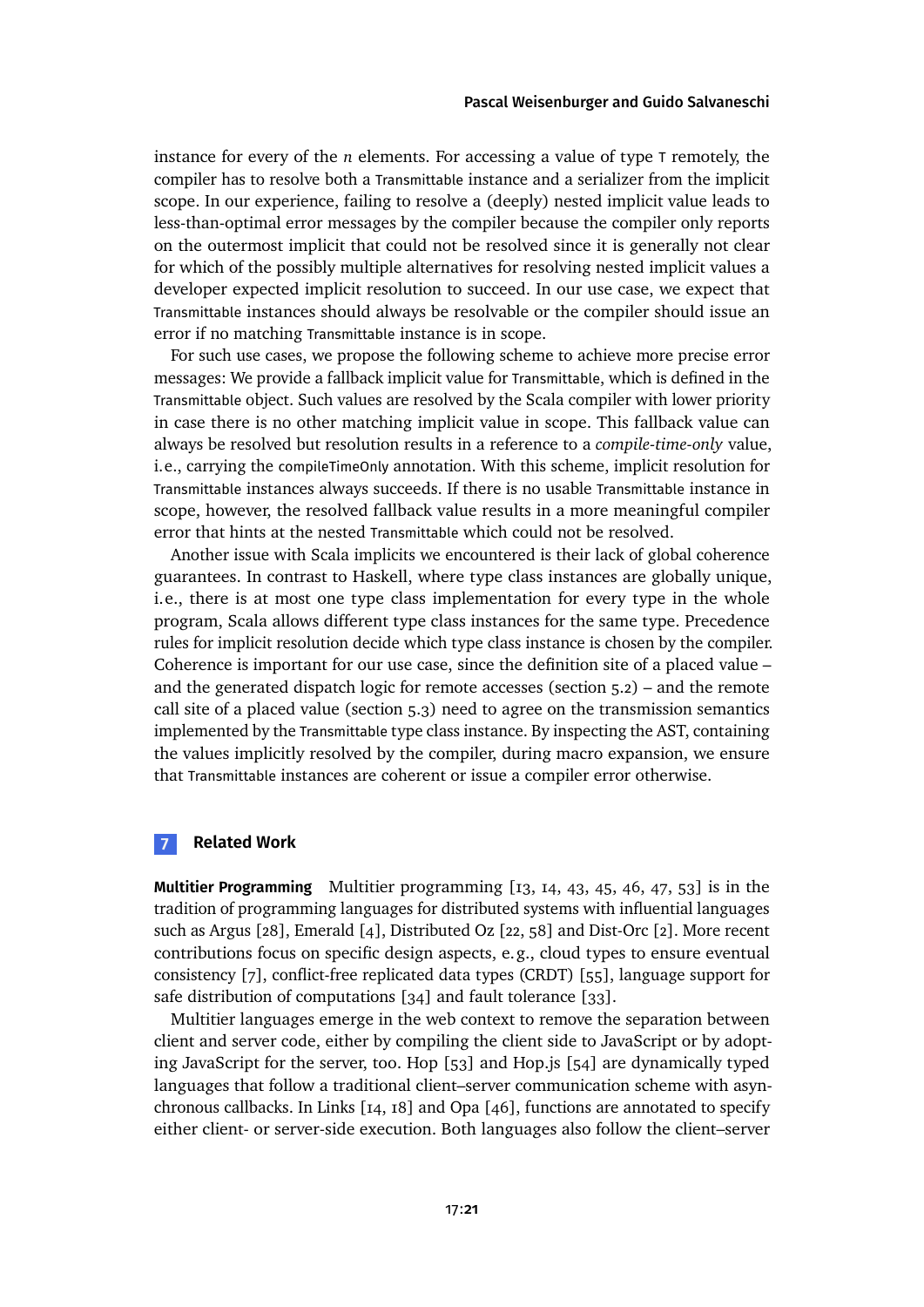model and feature a static type system. In StiP.js [\[43,](#page-25-4) [44\]](#page-25-6), annotations assign code fragments to the client or the server. Slicing detects the dependencies between each fragment and the rest of the program. In contrast, in ScalaLoci, developers specify placement *in types*, enabling architectural reasoning. All approaches above focus on the web, contrarily to our goal of supporting other architectures. An exception is ML5 [\[37\]](#page-25-7): *Possible worlds*, as known from modal logic, address the purpose of placing computations and, similar to ScalaLoci, are part of the type. ML5, however, does not support architecture specification, i.e., it does not allow for expressing different architectures in the language and was only applied to the Web setting so far.

**Metaprogramming** Compile-time metaprogramming was pioneered by the Lisp macro system [\[23\]](#page-24-9) that supports transformations of arbitrary Lisp syntax, facilitating the addition of new syntactic forms. Racket, a Lisp dialect, is designed to allow building new languages based on macros [\[17\]](#page-23-9). In contrast, but in line with Scala's upcoming macro system that only supports typed ASTs, the main part of our macro transformation is not a pure syntax-to-syntax transformation, but works on ASTs that are already typed. Thus, Scala macros are more restrictive than Lisp macros since untyped Scala macros are deemed too powerful [\[8\]](#page-22-4), e.g., hindering tool support.

In Template Haskell [\[56\]](#page-26-10), Haskell metaprograms generate ASTs, which the compiler splices into the call sites. Such metaprograms do not take ASTs as input without explicitly using quasiquotation at the call site. Template Haskell has been used to optimize embedded domain-specific languages at compile time [\[52\]](#page-26-11).

Rust supports hygienic *declarative macros* that expand before type-checking and define rewrite rules to transform programs based on syntactic patterns. Rust's *procedural macros* are more powerful using Rust code to rewrite token streams and accessing compiler APIs. A combination of Rust's type system and macro system was shown to support a shallow embedding of the lambda calculus [\[24\]](#page-24-10).

**Related Paradigms** The actor model [\[25\]](#page-24-11) encapsulates control and state into concurrent units that exchange asynchronous messages. The resulting decoupling by asynchronous communication and by the no-shared-memory approach enables scalability and fault tolerance.

Reactive programming [\[3\]](#page-22-8) provides abstractions for defining time-changing values (signals), event streams and their combination. In line with multitier programming, distributed reactive programming [\[35,](#page-25-8) [36,](#page-25-9) [29\]](#page-24-12) allows developers to define event streams that span over different machines.

Software architectures [\[19,](#page-23-10) [42\]](#page-25-10) organize software systems into components and their connections as well as constraints on their interaction. Architecture description languages (ADL) [\[30\]](#page-24-13) provide a mechanism for high-level specification and analysis of large software systems, for example, to guide architecture evolution. Partitioned Global Address Space Languages (PGAS), such as X10 [\[15\]](#page-23-11), provide a programming model for high-performance parallel execution. PGAS languages define a globally shared address space aiming at a goal similar to multitier languages – reduce boundaries among hosts.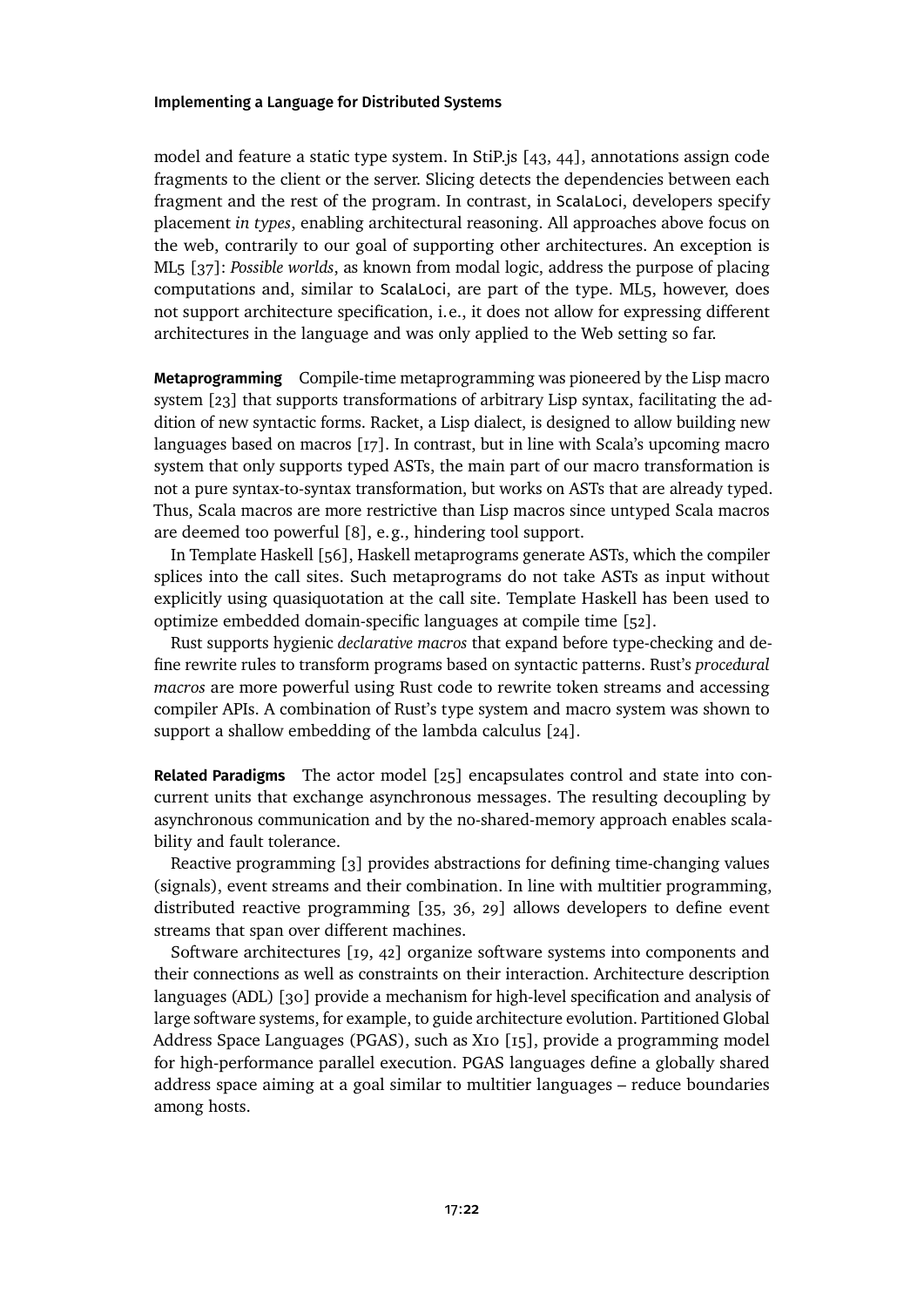# <span id="page-22-2"></span>**8 Conclusion**

In this paper, we presented the implementation of the ScalaLoci multitier language and its design as a domain-specific language embedded into Scala. We show how to exploit Scala's advanced language features, i.e, type level and macro programming, for embedding ScalaLoci abstractions. We reported on our experiences with such an approach and the challenges we needed to tackle and how they led to the current ScalaLoci architecture and implementation strategy.

**Acknowledgements** This work has been co-funded by the Deutsche Forschungsgemeinschaft (DFG, German Research Foundation) – SFB 1053 – 210487104 – and – SFB 1119 – 236615297, by the DFG projects 322196540 and 383964710, by the LOEWE initiative (Hesse, Germany) within the emergenCITY centre and within the Software-Factory 4.0 project and by the German Federal Ministry of Education and Research and the Hessian State Ministry for Higher Education, Research and the Arts within their joint support of the National Research Center for Applied Cybersecurity ATHENE.

# **References**

- <span id="page-22-0"></span>[1] Gul Agha. *Actors: A Model of Concurrent Computation in Distributed Systems*. MIT Press, Cambridge, MA, USA, 1986.
- <span id="page-22-6"></span>[2] Musab AlTurki and José Meseguer. Dist-Orc: A rewriting-based distributed implementation of Orc with formal analysis. In *Proceedings of the First International Workshop on Rewriting Techniques for Real-Time Systems*, volume 36 of *EPTCS*, pages 26–45, 2010. [doi:10.4204/EPTCS.36.2](https://doi.org/10.4204/EPTCS.36.2).
- <span id="page-22-8"></span>[3] Engineer Bainomugisha, Andoni Lombide Carreton, Tom van Cutsem, Stijn Mostinckx, and Wolfgang de Meuter. A survey on reactive programming. *ACM Computing Surveys*, 45(4), August 2013. [doi:10.1145/2501654.2501666](https://doi.org/10.1145/2501654.2501666).
- <span id="page-22-5"></span>[4] Andrew P. Black, Norman C. Hutchinson, Eric Jul, and Henry M. Levy. The development of the Emerald programming language. In *Proceedings of the Third ACM SIGPLAN Conference on History of Programming Languages*, HOPL III, New York, NY, USA, 2007. ACM. [doi:10.1145/1238844.1238855](https://doi.org/10.1145/1238844.1238855).
- <span id="page-22-3"></span>[5] Travis Brown. circe: Semi-automatic derivation. [http://circe.github.io/circe/](http://circe.github.io/circe/codecs/semiauto-derivation.html#jsoncodec) [codecs/semiauto-derivation.html#jsoncodec](http://circe.github.io/circe/codecs/semiauto-derivation.html#jsoncodec), 2015. Accessed 2020-01-20.
- <span id="page-22-1"></span>[6] Travis Brown. circe: Yet another JSON library for Scala. [http://circe.github.io/](http://circe.github.io/circe/) [circe/](http://circe.github.io/circe/), 2015. Accessed 2020-01-20.
- <span id="page-22-7"></span>[7] Sebastian Burckhardt, Manuel Fähndrich, Daan Leijen, and Benjamin P. Wood. Cloud types for eventual consistency. In *Proceedings of the 26th European Conference on Object-Oriented Programming*, ECOOP '12, page 283–307, Berlin, Heidelberg, 2012. Springer-Verlag. [doi:10.1007/978-3-642-31057-7\\_14](https://doi.org/10.1007/978-3-642-31057-7_14).
- <span id="page-22-4"></span>[8] Eugene Burmako. Macro paradise: now a compiler plugin for 2.10.x, features quasiquotes and macro annotations. [http://groups.google.com/forum/#!msg/](http://groups.google.com/forum/#!msg/scala-language/C7Pm6ab1sPs/4-o-7JtQfCgJ) [scala-language/C7Pm6ab1sPs/4-o-7JtQfCgJ](http://groups.google.com/forum/#!msg/scala-language/C7Pm6ab1sPs/4-o-7JtQfCgJ), 2013. Accessed 2020-01-20.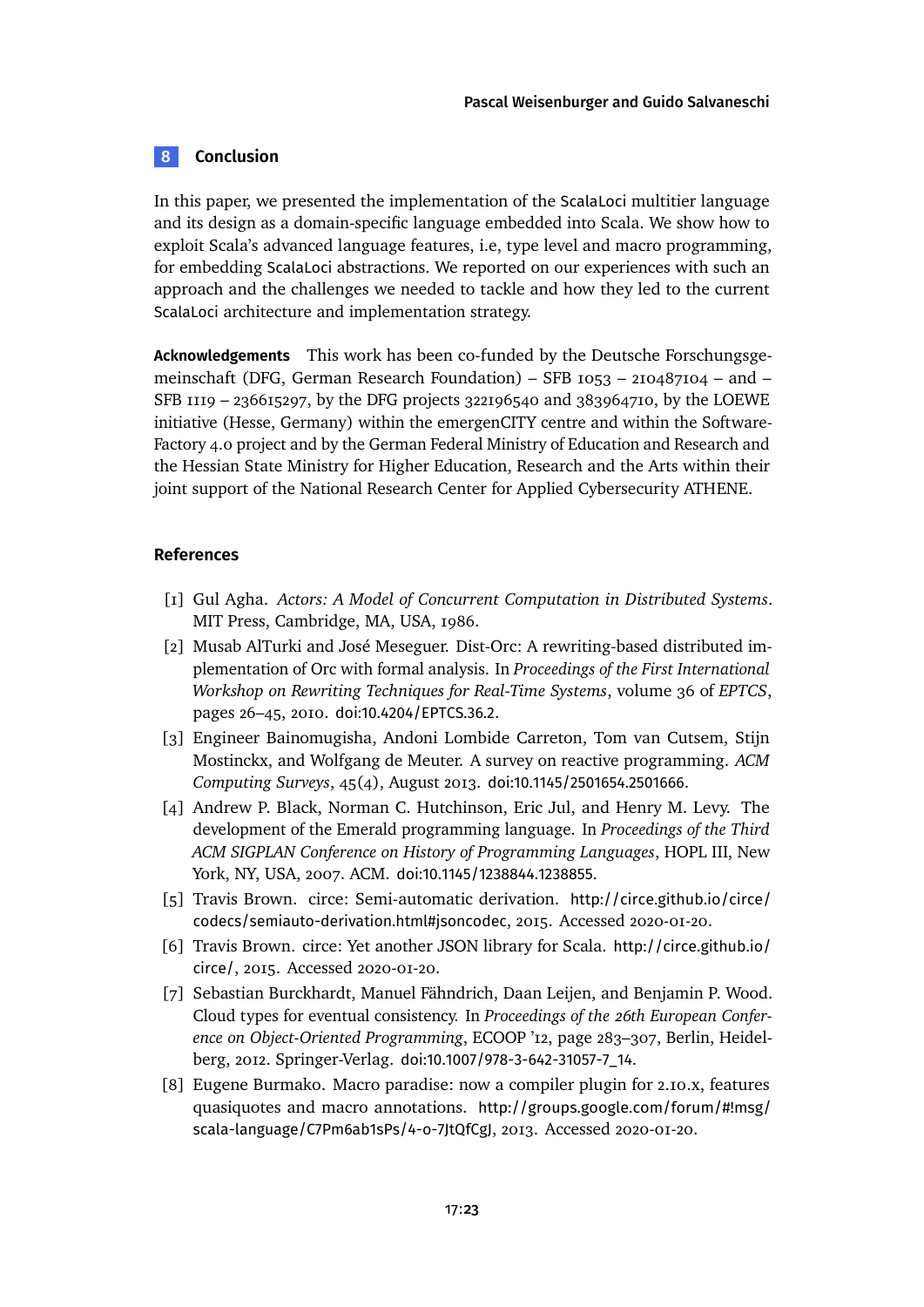- <span id="page-23-6"></span>[9] Eugene Burmako. Scala macros: Let our powers combine! On how rich syntax and static types work with metaprogramming. In *Proceedings of the 4th Workshop on Scala*, SCALA '13, New York, NY, USA, 2013. ACM. [doi:10.1145/2489837.2489840](https://doi.org/10.1145/2489837.2489840).
- <span id="page-23-1"></span>[10] Paris Carbone, Asterios Katsifodimos, Stephan Ewen, Volker Markl, Seif Haridi, and Kostas Tzoumas. Apache Flink™: Stream and batch processing in a single engine. *IEEE Data Engineering Bulletin*, 38(4):28–38, 2015. URL: [http://sites.](http://sites.computer.org/debull/A15dec/p28.pdf) [computer.org/debull/A15dec/p28.pdf](http://sites.computer.org/debull/A15dec/p28.pdf).
- <span id="page-23-4"></span>[11] Antonio Carzaniga, David S. Rosenblum, and Alexander L. Wolf. Design and evaluation of a wide-area event notification service. *ACM Transactions on Computer Systems*, 19(3):332–383, August 2001. [doi:10.1145/380749.380767](https://doi.org/10.1145/380749.380767).
- <span id="page-23-5"></span>[12] James Cheney and Ralf Hinze. First-class phantom types. Technical report, Cornell University, July 2003. URL: <http://hdl.handle.net/1813/5614>.
- <span id="page-23-7"></span>[13] Adam Chlipala. Ur/Web: A simple model for programming the web. In *Proceedings of the 42nd ACM SIGPLAN-SIGACT Symposium on Principles of Programming Languages*, POPL '15, pages 153–165, New York, NY, USA, 2015. ACM. [doi:10.1145/2676726.2677004](https://doi.org/10.1145/2676726.2677004).
- <span id="page-23-2"></span>[14] Ezra Cooper, Sam Lindley, Philip Wadler, and Jeremy Yallop. Links: Web programming without tiers. In *Proceedings of the 5th International Conference on Formal Methods for Components and Objects*, FMCO '06, pages 266–296, Berlin, Heidelberg, 2006. Springer-Verlag. [doi:10.1007/978-3-540-74792-5\\_12](https://doi.org/10.1007/978-3-540-74792-5_12).
- <span id="page-23-11"></span>[15] Mattias De Wael, Stefan Marr, Bruno De Fraine, Tom Van Cutsem, and Wolfgang De Meuter. Partitioned global address space languages. *ACM Computing Surveys*, 47(4), May 2015. [doi:10.1145/2716320](https://doi.org/10.1145/2716320).
- <span id="page-23-0"></span>[16] Jeffrey Dean and Sanjay Ghemawat. MapReduce: Simplified data processing on large clusters. *Communications of the ACM*, 51(1):107–113, January 2008. [doi:10.1145/1327452.1327492](https://doi.org/10.1145/1327452.1327492).
- <span id="page-23-9"></span>[17] Matthias Felleisen, Robert Bruce Findler, Matthew Flatt, Shriram Krishnamurthi, Eli Barzilay, Jay McCarthy, and Sam Tobin-Hochstadt. The Racket manifesto. In *Proceedings of the 1st Summit on Advances in Programming Languages (SNAPL '15)*, volume 32 of *Leibniz International Proceedings in Informatics (LIPIcs)*, pages 113–128, Dagstuhl, Germany, 2015. Schloss Dagstuhl–Leibniz-Zentrum für Informatik. [doi:10.4230/LIPIcs.SNAPL.2015.113](https://doi.org/10.4230/LIPIcs.SNAPL.2015.113).
- <span id="page-23-8"></span>[18] Simon Fowler, Sam Lindley, J. Garrett Morris, and Sára Decova. Exceptional asynchronous session types: Session types without tiers. *Proceedings of the ACM on Programming Languages*, 3(POPL):28:1–28:29, January 2019. [doi:10.1145/](https://doi.org/10.1145/3290341) [3290341](https://doi.org/10.1145/3290341).
- <span id="page-23-10"></span>[19] David Garlan and Mary Shaw. An introduction to software architecture. In *Advances in Software Engineering and Knowledge Engineering*. World Scientific, 1993. [doi:10.1142/9789812798039\\_0001](https://doi.org/10.1142/9789812798039_0001).
- <span id="page-23-3"></span>[20] Sergei Gorlatch. Send-receive considered harmful: Myths and realities of message passing. *ACM Transactions on Programming Languages and Systems*, 26(1):47–56, January 2004. [doi:10.1145/963778.963780](https://doi.org/10.1145/963778.963780).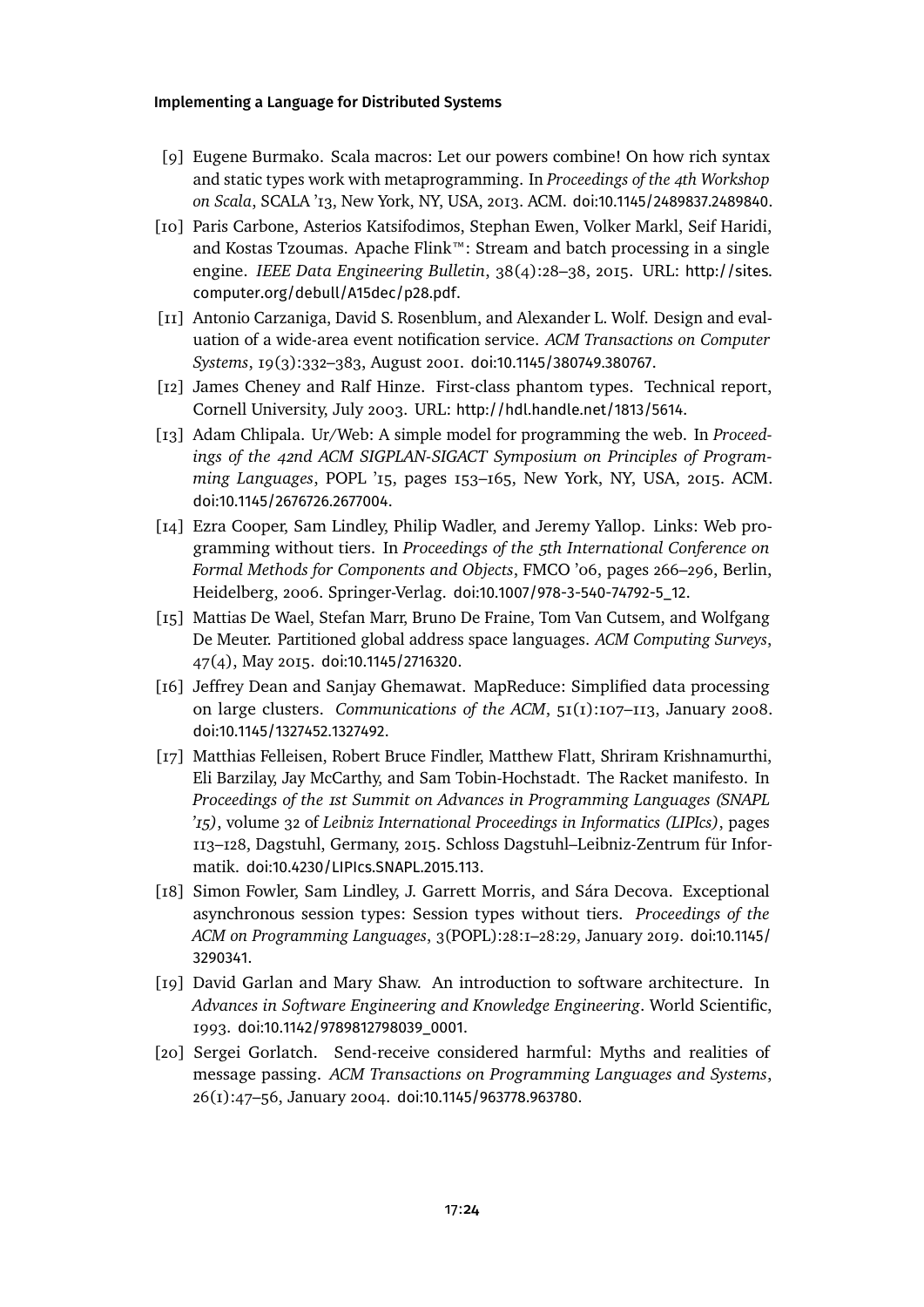- <span id="page-24-1"></span>[21] Philipp Haller and Jason Zaugg. Scala Async. <http://github.com/scala/async>, 2012. Accessed 2020-01-20.
- <span id="page-24-7"></span>[22] Seif Haridi, Peter Van Roy, and Gert Smolka. An overview of the design of Distributed Oz. In *Proceedings of the Second International Symposium on Parallel Symbolic Computation*, PASCO '97, pages 176–187, New York, NY, USA, 1997. ACM. [doi:10.1145/266670.266726](https://doi.org/10.1145/266670.266726).
- <span id="page-24-9"></span>[23] Timothy P. Hart. MACRO definitions for LISP. Technical report, Massachusetts Institute of Technology, Artificial Intelligence Project, RLE and MIT Computation Center, Cambridge, MA, USA, October 1963. AI Memo 57. URL: [http://hdl.handle.](http://hdl.handle.net/1721.1/6111) [net/1721.1/6111](http://hdl.handle.net/1721.1/6111).
- <span id="page-24-10"></span>[24] Kyle Headley. A DSL embedded in Rust. In *Proceedings of the 30th Symposium on Implementation and Application of Functional Languages*, IFL '18, pages 119–126, New York, NY, USA, 2018. ACM. [doi:10.1145/3310232.3310241](https://doi.org/10.1145/3310232.3310241).
- <span id="page-24-11"></span>[25] Carl Hewitt, Peter Bishop, and Richard Steiger. A universal modular ACTOR formalism for artificial intelligence. In *Proceedings of the 3rd International Joint Conference on Artificial Intelligence*, IJCAI '73, pages 235–245, San Francisco, CA, USA, 1973. Morgan Kaufmann Publishers Inc.
- <span id="page-24-2"></span>[26] Samuel C. Kendall, Jim Waldo, Ann Wollrath, and Geoff Wyant. A note on distributed computing. Technical report, Sun Microsystems Laboratories, Mountain View, CA, USA, 1994.
- <span id="page-24-4"></span>[27] Haoyi Li. µPickle. <http://www.lihaoyi.com/upickle/>, 2014. Accessed 2020-01-20.
- <span id="page-24-6"></span>[28] Barbara Liskov. Distributed programming in Argus. *Communications of the ACM*, 31(3):300–312, March 1988. [doi:10.1145/42392.42399](https://doi.org/10.1145/42392.42399).
- <span id="page-24-12"></span>[29] Alessandro Margara and Guido Salvaneschi. On the semantics of distributed reactive programming: The cost of consistency. *IEEE Transactions on Software Engineering*, 44(7):689–711, July 2018. [doi:10.1109/TSE.2018.2833109](https://doi.org/10.1109/TSE.2018.2833109).
- <span id="page-24-13"></span>[30] Nenad Medvidovic and Richard N. Taylor. A classification and comparison framework for software architecture description languages. *IEEE Transactions on Software Engineering*, 26(1):70–93, January 2000. [doi:10.1109/32.825767](https://doi.org/10.1109/32.825767).
- <span id="page-24-3"></span>[31] René Meier and Vinny Cahill. Taxonomy of distributed event-based programming systems. In *Proceedings of the 22nd International Conference on Distributed Computing Systems Workshops*, pages 585–586, July 2002. [doi:10.1109/ICDCSW.](https://doi.org/10.1109/ICDCSW.2002.1030833) [2002.1030833](https://doi.org/10.1109/ICDCSW.2002.1030833).
- <span id="page-24-5"></span>[32] Erik Meijer. Reactive Extensions (Rx): Curing your asynchronous programming blues. In *ACM SIGPLAN Commercial Users of Functional Programming*, CUFP '10, New York, NY, USA, 2010. ACM. [doi:10.1145/1900160.1900173](https://doi.org/10.1145/1900160.1900173).
- <span id="page-24-8"></span>[33] Heather Miller, Philipp Haller, Normen Müller, and Jocelyn Boullier. Function passing: A model for typed, distributed functional programming. In *Proceedings of the 2016 ACM International Symposium on New Ideas, New Paradigms, and Reflections on Programming and Software*, Onward! 2016, page 82–97, New York, NY, USA, 2016. ACM. [doi:10.1145/2986012.2986014](https://doi.org/10.1145/2986012.2986014).
- <span id="page-24-0"></span>[34] Heather Miller, Philipp Haller, and Martin Odersky. Spores: A type-based foundation for closures in the age of concurrency and distribution. In *Proceedings*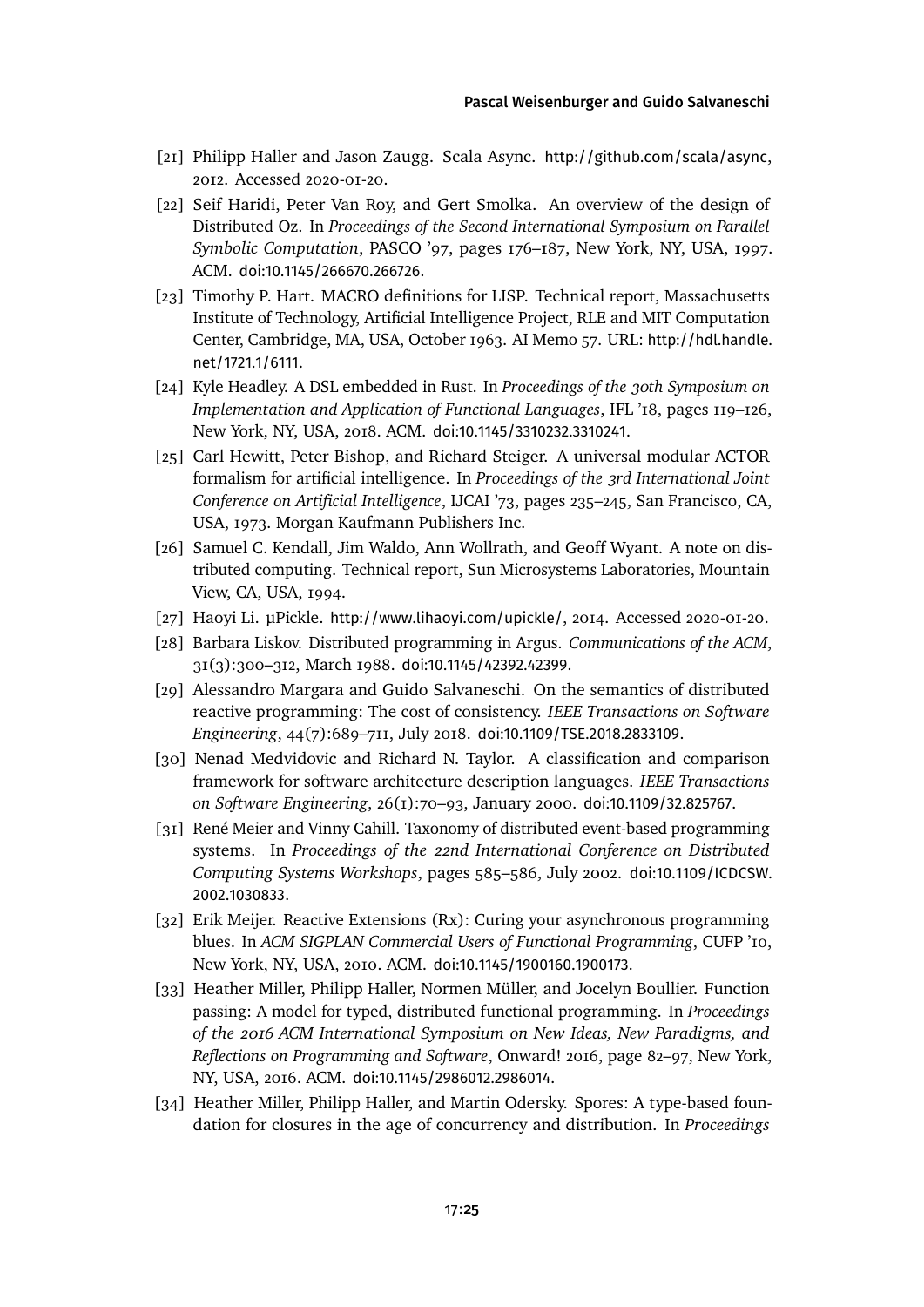*of the 26th European Conference on Object-Oriented Programming*, ECOOP '14, Berlin, Heidelberg, July 2014. Springer-Verlag. [doi:10.1007/978-3-662-44202-9\\_13](https://doi.org/10.1007/978-3-662-44202-9_13).

- <span id="page-25-8"></span>[35] Ragnar Mogk, Lars Baumgärtner, Guido Salvaneschi, Bernd Freisleben, and Mira Mezini. Fault-tolerant distributed reactive programming. In *Proceedings of the 32nd European Conference on Object-Oriented Programming (ECOOP 2018)*, volume 109 of *Leibniz International Proceedings in Informatics (LIPIcs)*, pages 1:1–1:26, Dagstuhl, Germany, 2018. Schloss Dagstuhl – Leibniz-Zentrum für Informatik. [doi:10.4230/LIPIcs.ECOOP.2018.1](https://doi.org/10.4230/LIPIcs.ECOOP.2018.1).
- <span id="page-25-9"></span>[36] Ragnar Mogk, Joscha Drechsler, Guido Salvaneschi, and Mira Mezini. A faulttolerant programming model for distributed interactive applications. *Proceedings of the ACM on Programming Languages*, 3(OOPSLA), October 2019. [doi:10.1145/](https://doi.org/10.1145/3360570) [3360570](https://doi.org/10.1145/3360570).
- <span id="page-25-7"></span>[37] Tom Murphy VII, Karl Crary, and Robert Harper. Type-safe distributed programming with ML5. In *Proceedings of the 3rd Conference on Trustworthy Global Computing*, TGC '07, pages 108–123, Berlin, Heidelberg, 2008. Springer-Verlag. [doi:10.1007/978-3-540-78663-4\\_9](https://doi.org/10.1007/978-3-540-78663-4_9).
- <span id="page-25-0"></span>[38] Bill Nitzberg and Virginia Lo. Distributed shared memory: A survey of issues and algorithms. *Computer*, 24(8):52–60, Aug 1991. [doi:10.1109/2.84877](https://doi.org/10.1109/2.84877).
- <span id="page-25-1"></span>[39] Martin Odersky, Olivier Blanvillain, Fengyun Liu, Aggelos Biboudis, Heather Miller, and Sandro Stucki. Simplicitly: Foundations and applications of implicit function types. *Proceedings of the ACM on Programming Languages*, 2(POPL), December 2017. [doi:10.1145/3158130](https://doi.org/10.1145/3158130).
- <span id="page-25-2"></span>[40] Martin Odersky and Nicolas Stucki. Macros: The plan for Scala 3. [http://www.](http://www.scala-lang.org/blog/2018/04/30/in-a-nutshell.html#future-macros) [scala-lang.org/blog/2018/04/30/in-a-nutshell.html#future-macros](http://www.scala-lang.org/blog/2018/04/30/in-a-nutshell.html#future-macros), 2018. Accessed 2020-01-20.
- <span id="page-25-3"></span>[41] Bruno C.d.S. Oliveira, Adriaan Moors, and Martin Odersky. Type classes as objects and implicits. In *Proceedings of the ACM International Conference on Object Oriented Programming Systems Languages and Applications*, OOPSLA '10, New York, NY, USA, 2010. ACM. [doi:10.1145/1932682.1869489](https://doi.org/10.1145/1932682.1869489).
- <span id="page-25-10"></span>[42] Dewayne E. Perry and Alexander L. Wolf. Foundations for the study of software architecture. *ACM SIGSOFT Software Engineering Notes*, 17(4):40–52, October 1992. [doi:10.1145/141874.141884](https://doi.org/10.1145/141874.141884).
- <span id="page-25-4"></span>[43] Laure Philips, Coen De Roover, Tom Van Cutsem, and Wolfgang De Meuter. Towards tierless web development without tierless languages. In *Proceedings of the 2014 ACM International Symposium on New Ideas, New Paradigms, and Reflections on Programming & Software*, Onward! 2014, pages 69–81, New York, NY, USA, 2014. ACM. [doi:10.1145/2661136.2661146](https://doi.org/10.1145/2661136.2661146).
- <span id="page-25-6"></span>[44] Laure Philips, Joeri De Koster, Wolfgang De Meuter, and Coen De Roover. Searchbased tier assignment for optimising offline availability in multi-tier web applications. *The Art, Science, and Engineering of Programming*, 2(2):3:1–3:29, December 2018. [doi:10.22152/programming-journal.org/2018/2/3](https://doi.org/10.22152/programming-journal.org/2018/2/3).
- <span id="page-25-5"></span>[45] Gabriel Radanne, Jérôme Vouillon, and Vincent Balat. Eliom: A core ML language for tierless web programming. In *Proceedings of the 14th Asian Symposium on*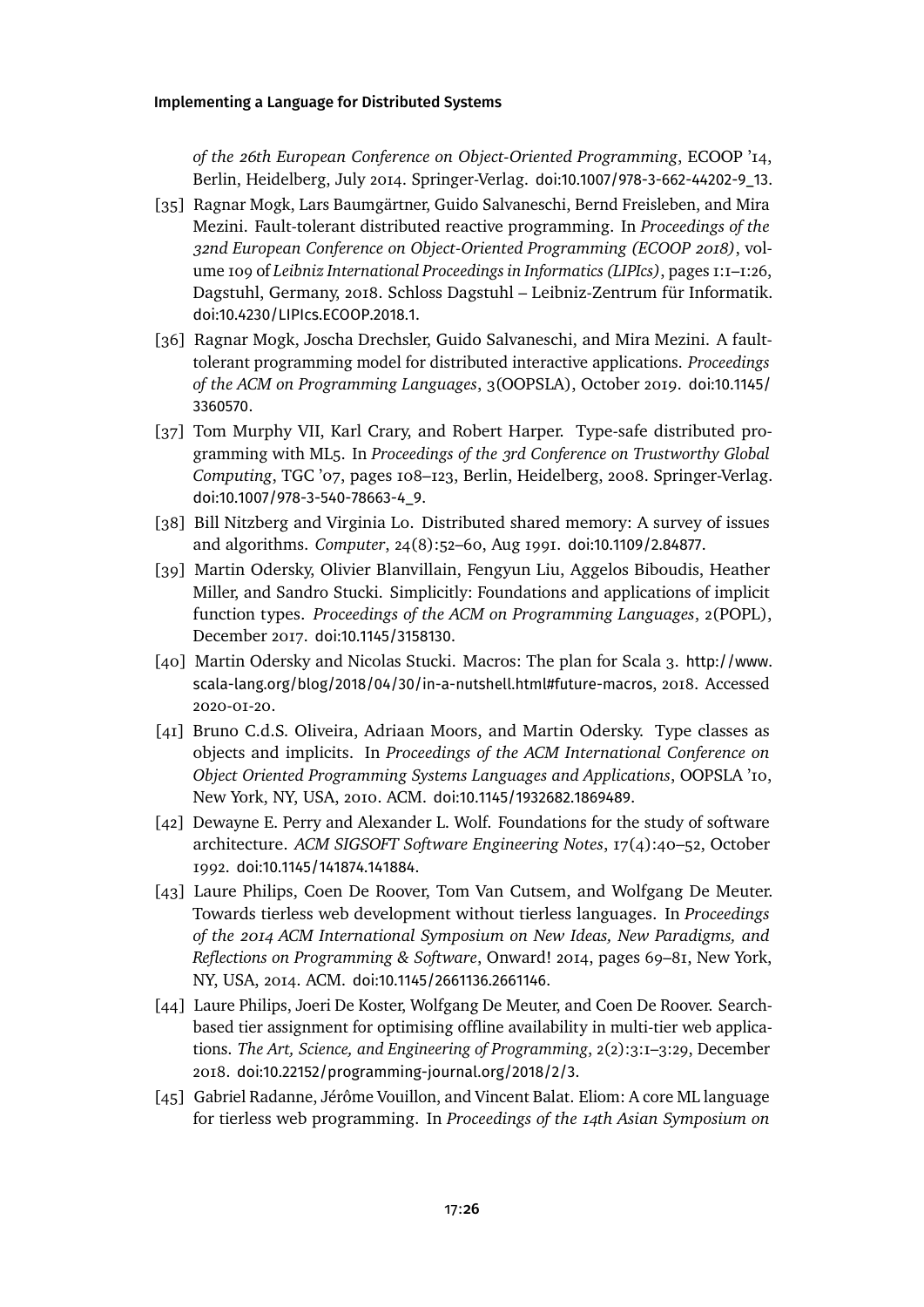*Programming Languages and Systems*, Hanoi, Vietnam, November 2016. Springer-Verlag. [doi:10.1007/978-3-319-47958-3\\_20](https://doi.org/10.1007/978-3-319-47958-3_20).

- <span id="page-26-6"></span>[46] David Rajchenbach-Teller and Franois-Régis Sinot. OPA: Language support for a sane, safe and secure web. In *Proceedings of the OWASP AppSec Research*, 2010.
- <span id="page-26-7"></span>[47] Bob Reynders, Dominique Devriese, and Frank Piessens. Multi-tier functional reactive programming for the web. In *Proceedings of the 2014 ACM International Symposium on New Ideas, New Paradigms, and Reflections on Programming & Software*, Onward! 2014, pages 55–68, New York, NY, USA, 2014. ACM. [doi:](https://doi.org/10.1145/2661136.2661140) [10.1145/2661136.2661140](https://doi.org/10.1145/2661136.2661140).
- <span id="page-26-1"></span>[48] Miles Sabin. shapeless: Generic programming for Scala. [http://github.com/](http://github.com/milessabin/shapeless) [milessabin/shapeless](http://github.com/milessabin/shapeless), 2011. Accessed 2020-01-20.
- <span id="page-26-3"></span>[49] Guido Salvaneschi, Patrick Eugster, and Mira Mezini. Programming with implicit flows. *IEEE Software*, 31(5):52–59, Sep. 2014. [doi:10.1109/MS.2014.101](https://doi.org/10.1109/MS.2014.101).
- <span id="page-26-4"></span>[50] Guido Salvaneschi, Gerold Hintz, and Mira Mezini. REScala: Bridging between object-oriented and functional style in reactive applications. In *Proceedings of the 13th International Conference on Modularity*, MODULARITY '14, pages 25–36, New York, NY, USA, 2014. ACM. [doi:10.1145/2577080.2577083](https://doi.org/10.1145/2577080.2577083).
- <span id="page-26-2"></span>[51] Guido Salvaneschi, Sebastian Proksch, Sven Amann, Sarah Nadi, and Mira Mezini. On the positive effect of reactive programming on software comprehension: An empirical study. *IEEE Transactions on Software Engineering*, 43(12):1125–1143, Dec 2017. [doi:10.1109/TSE.2017.2655524](https://doi.org/10.1109/TSE.2017.2655524).
- <span id="page-26-11"></span>[52] Sean Seefried, Manuel Chakravarty, and Gabriele Keller. Optimising embedded DSLs using Template Haskell. In *Generative Programming and Component Engineering*, pages 186–205, Berlin, Heidelberg, 2004. Springer Berlin Heidelberg. [doi:10.1007/978-3-540-30175-2\\_10](https://doi.org/10.1007/978-3-540-30175-2_10).
- <span id="page-26-0"></span>[53] Manuel Serrano, Erick Gallesio, and Florian Loitsch. Hop: A language for programming the web 2.0. In *Companion to the 21th ACM SIGPLAN Conference on Object-Oriented Programming, Systems, Languages, and Applications*, Companion to OOPSLA '06, New York, NY, USA, 2006. ACM.
- <span id="page-26-9"></span>[54] Manuel Serrano and Vincent Prunet. A glimpse of Hopjs. In *Proceedings of the 21st ACM SIGPLAN International Conference on Functional Programming*, ICFP '16, pages 180–192, New York, NY, USA, 2016. ACM. [doi:10.1145/2951913.2951916](https://doi.org/10.1145/2951913.2951916).
- <span id="page-26-8"></span>[55] Marc Shapiro, Nuno Preguiça, Carlos Baquero, and Marek Zawirski. Conflictfree replicated data types. In *Proceedings of the 13th International Conference on Stabilization, Safety, and Security of Distributed Systems*, SSS '11, pages 386–400, Berlin, Heidelberg, 2011. Springer-Verlag. [doi:10.1007/978-3-642-24550-3\\_29](https://doi.org/10.1007/978-3-642-24550-3_29).
- <span id="page-26-10"></span>[56] Tim Sheard and Simon Peyton Jones. Template meta-programming for Haskell. In *Proceedings of the 2002 ACM SIGPLAN Workshop on Haskell*, Haskell, pages 1–16, New York, NY, USA, 2002. Association for Computing Machinery. [doi:](https://doi.org/10.1145/581690.581691) [10.1145/581690.581691](https://doi.org/10.1145/581690.581691).
- <span id="page-26-5"></span>[57] Julien Truffaut. Monocle: Lens. [http://julien-truffaut.github.io/Monocle/optics/](http://julien-truffaut.github.io/Monocle/optics/lens.html#lens-generation) [lens.html#lens-generation](http://julien-truffaut.github.io/Monocle/optics/lens.html#lens-generation), 2014. Accessed 2020-01-20.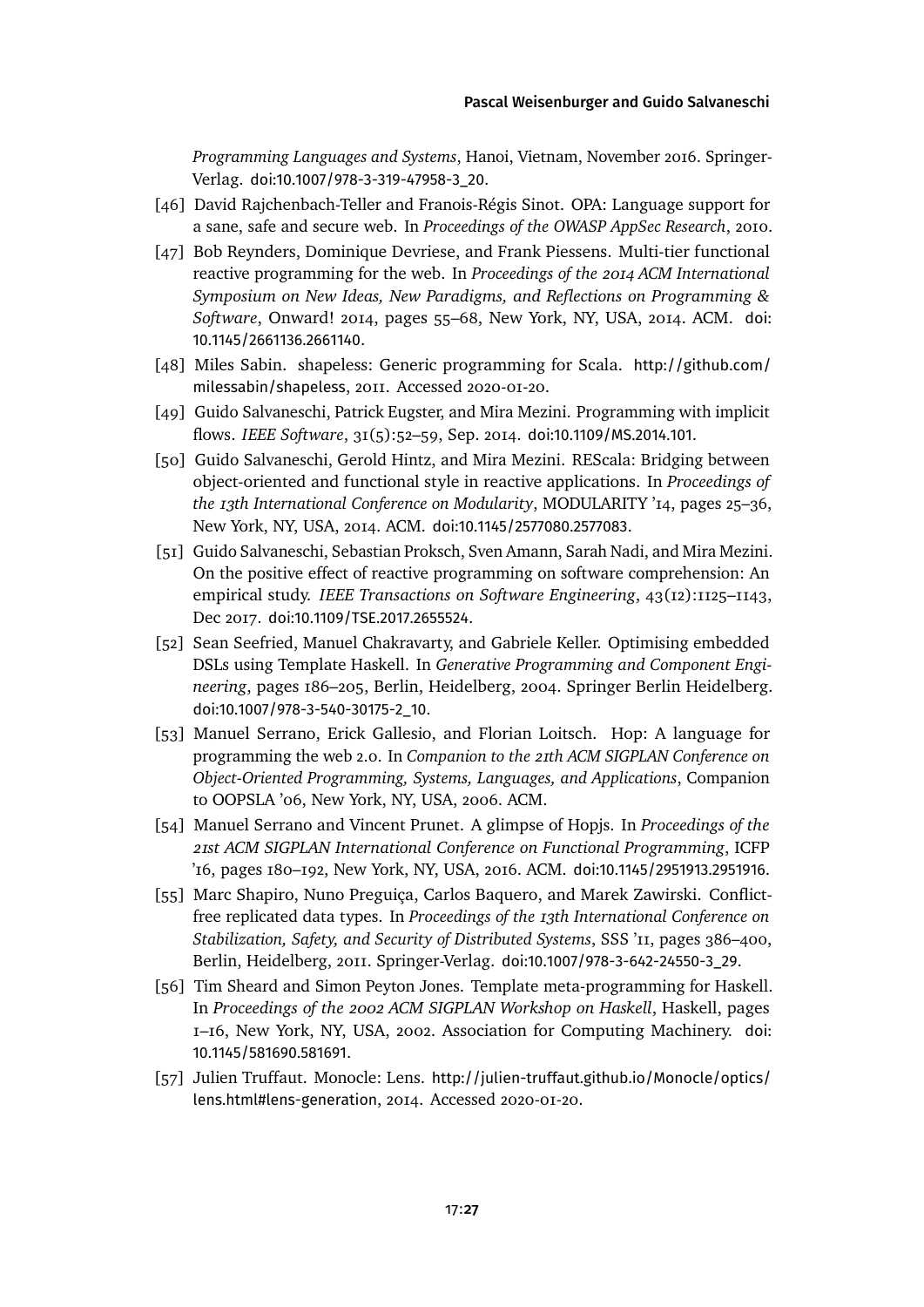- <span id="page-27-4"></span>[58] Peter Van Roy, Seif Haridi, Per Brand, Gert Smolka, Michael Mehl, and Ralf Scheidhauer. Mobile objects in Distributed Oz. *ACM Transactions on Programming Languages and Systems*, 19(5):804–851, September 1997. [doi:10.1145/265943.](https://doi.org/10.1145/265943.265972) [265972](https://doi.org/10.1145/265943.265972).
- <span id="page-27-3"></span>[59] Bill Venners. ScalaTest. <http://www.scalatest.org/>, 2009. Accessed 2020-01-20.
- <span id="page-27-1"></span>[60] Pascal Weisenburger, Mirko Köhler, and Guido Salvaneschi. Distributed system development with ScalaLoci. *Proceedings of the ACM on Programming Languages*, 2(OOPSLA), October 2018. [doi:10.1145/3276499](https://doi.org/10.1145/3276499).
- <span id="page-27-2"></span>[61] Pascal Weisenburger and Guido Salvaneschi. Multitier modules. In *Proceedings of the 33rd European Conference on Object-Oriented Programming (ECOOP 2019)*, volume 134 of *Leibniz International Proceedings in Informatics (LIPIcs)*, pages 3:1–3:29, Dagstuhl, Germany, 2019. Schloss Dagstuhl – Leibniz-Zentrum für Informatik. [doi:10.4230/LIPIcs.ECOOP.2019.3](https://doi.org/10.4230/LIPIcs.ECOOP.2019.3).
- <span id="page-27-0"></span>[62] Matei Zaharia, Mosharaf Chowdhury, Tathagata Das, Ankur Dave, Justin Ma, Murphy McCauley, Michael J. Franklin, Scott Shenker, and Ion Stoica. Resilient distributed datasets: A fault-tolerant abstraction for in-memory cluster computing. In *Proceedings of the 9th USENIX Conference on Networked Systems Design and Implementation*, NSDI '12, Berkeley, CA, USA, 2012. USENIX Association.